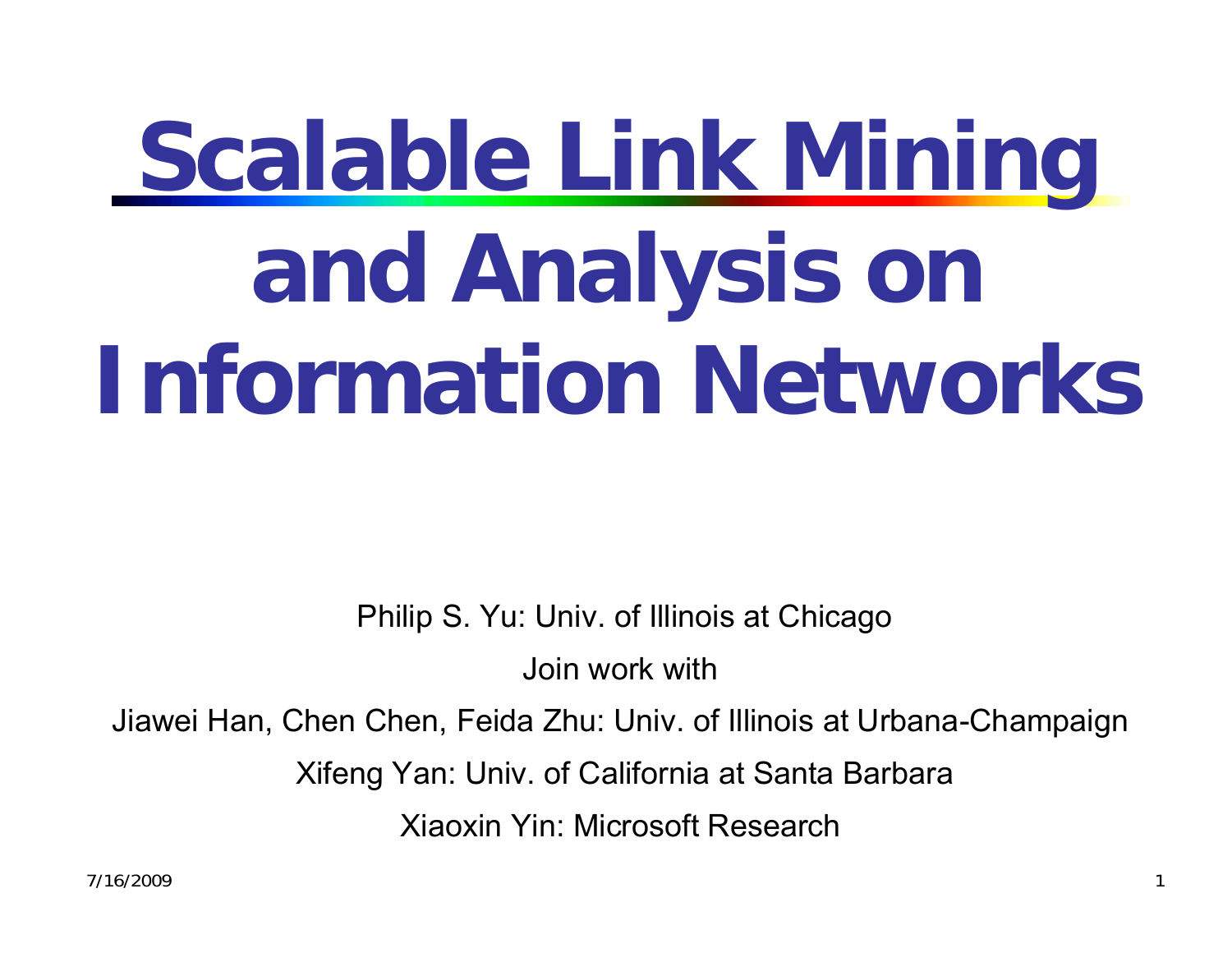# **Information Networks**

- F. Information network: A network where each node represents an entity (e.g., actor in a social network) and each link (e.g., tie) a relationship between entities
	- П Each node/link may have attributes, labels, and weights
	- Π Link may carry rich semantic information
- F. Homogeneous vs. heterogeneous networks
	- **-** Homogeneous networks
		- Single object type and single link type
		- Single social network (e.g., friends)
		- WWW: a collection of linked Web pages
	- **EXECOMANEES Heterogeneous networks** 
		- Multiple object and link types
		- Medical network: patients, doctors, disease, contacts, treatments
		- Bibliographic network: publications, authors, venues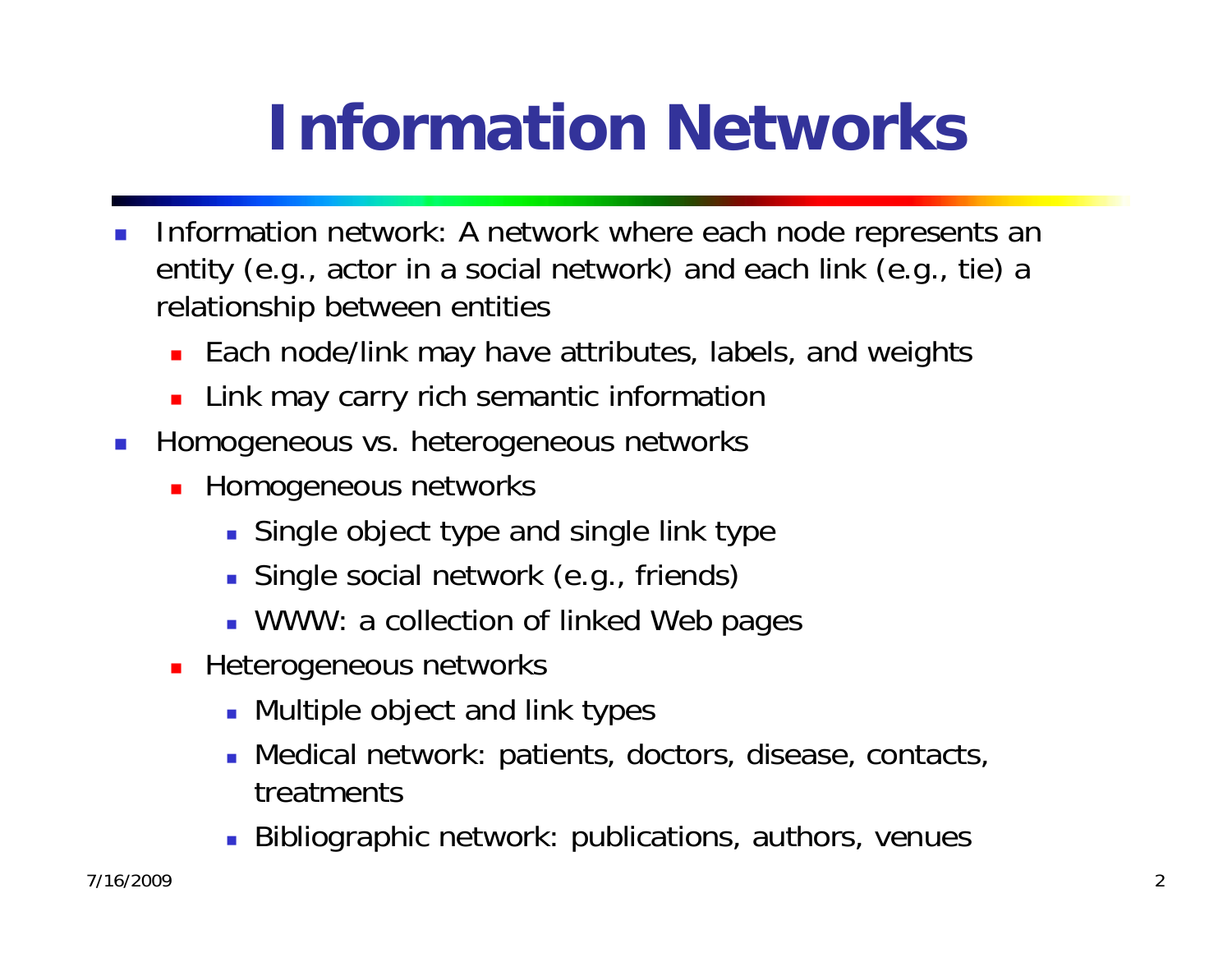# **Ubiquitous Graphs and Networks**

- Graphs and substructures
	- Chemical compounds, computer vision objects, circuits, XML
- F. Biological networks
- F. Bibliographic networks: DBLP, ArXiv, PubMed, …
- M. Social networks: Facebook >100 million active users
- World Wide Web (WWW): > 3 billion nodes, > 50 billion arcs
- Cyber-physical networks





**Aspirin Yeast protein interaction network**

**An Internet Web**

**Co-author network**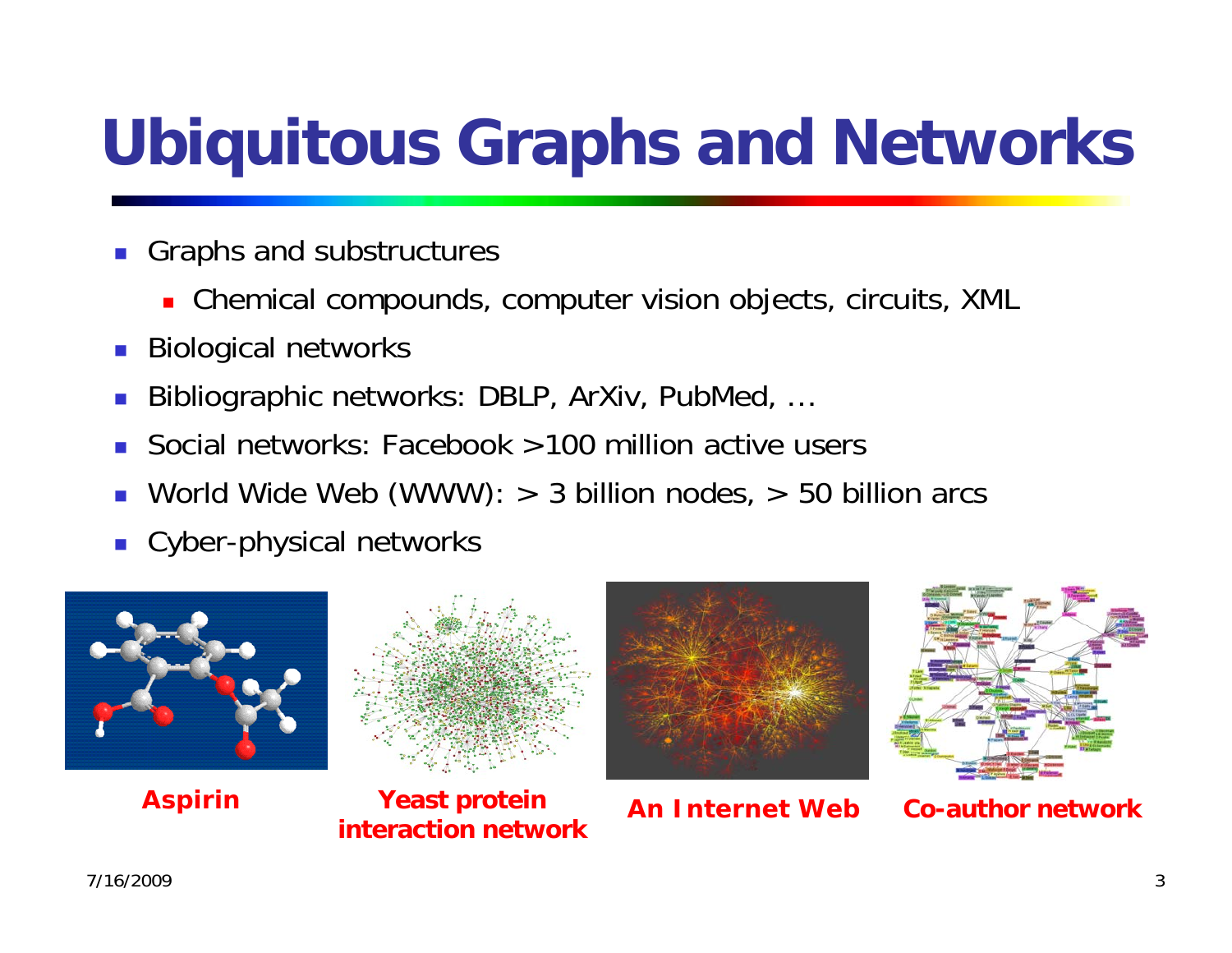# **Talk Outline**

- **Introduction to Information Networks**
- ■ Data Integration, Cleaning and Validation in Information Networks
- **STATE OF STATE OF STATE OF STATE OF STATE OF STATE OF STATE OF STATE OF STATE OF STATE OF STATE OF STATE OF S** ■ Online Analytical Processing of Information **Networks**
- **STATE OF STATE OF STATE OF STATE OF STATE OF STATE OF STATE OF STATE OF STATE OF STATE OF STATE OF STATE OF S • Mining Information Networks**

#### **STATE OF STATE OF STATE OF STATE OF STATE OF STATE OF STATE OF STATE OF STATE OF STATE OF STATE OF STATE OF S Summary**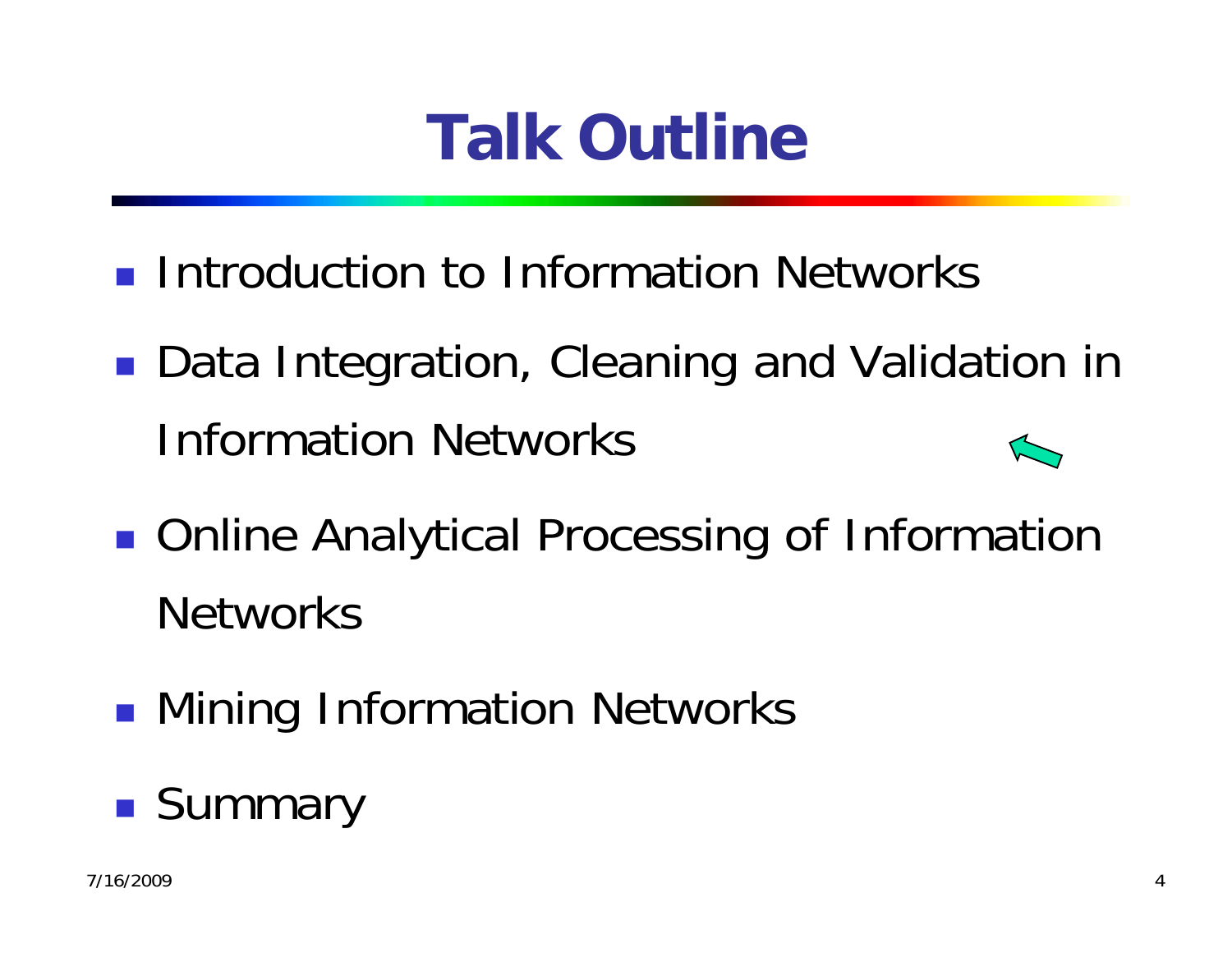#### **Data Integration, Cleaning and Validation in Information Networks**

- $\mathcal{L}_{\mathcal{A}}$  Data integration in information networks
	- **Diect reconciliation by link analysis**
	- **Distinct: Distinguishing objects with identical names** via link analysis
- $\mathbb{R}^n$  Data cleaning and data validation (veracity analysis) in information networks
	- **TruthFinder: Discovery of truth with conflicting** information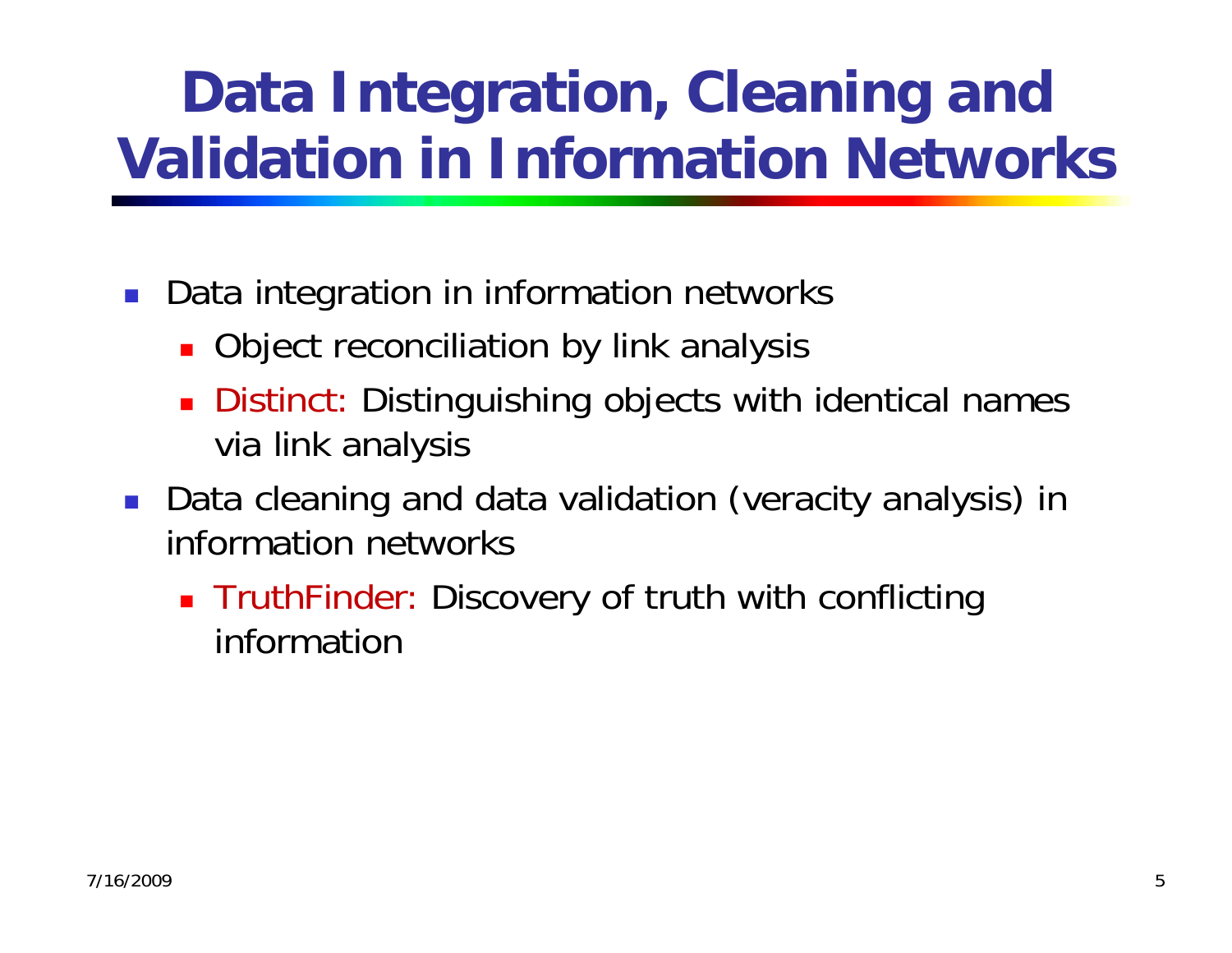# **Object Reconciliation by Link Analysis**

- F. Link makes entity cross-checking and validation easy
- F. Object reconciliation vs. object distinction
- F. Object distinction: People/objects do share names
	- **In AllMusic.com, 72 songs and 3 albums named** "Forgotten" or "The Forgotten"
	- **Io DBLP, 141 papers are written by at least 14 "Wei** Wang"
- F. Distinct: Object distinction by information network analysis
	- **X.** Yin, J. Han, and P. S. Yu, "Object Distinction: Distinguishing Objects with Identical Names by Link Analysis", ICDE'07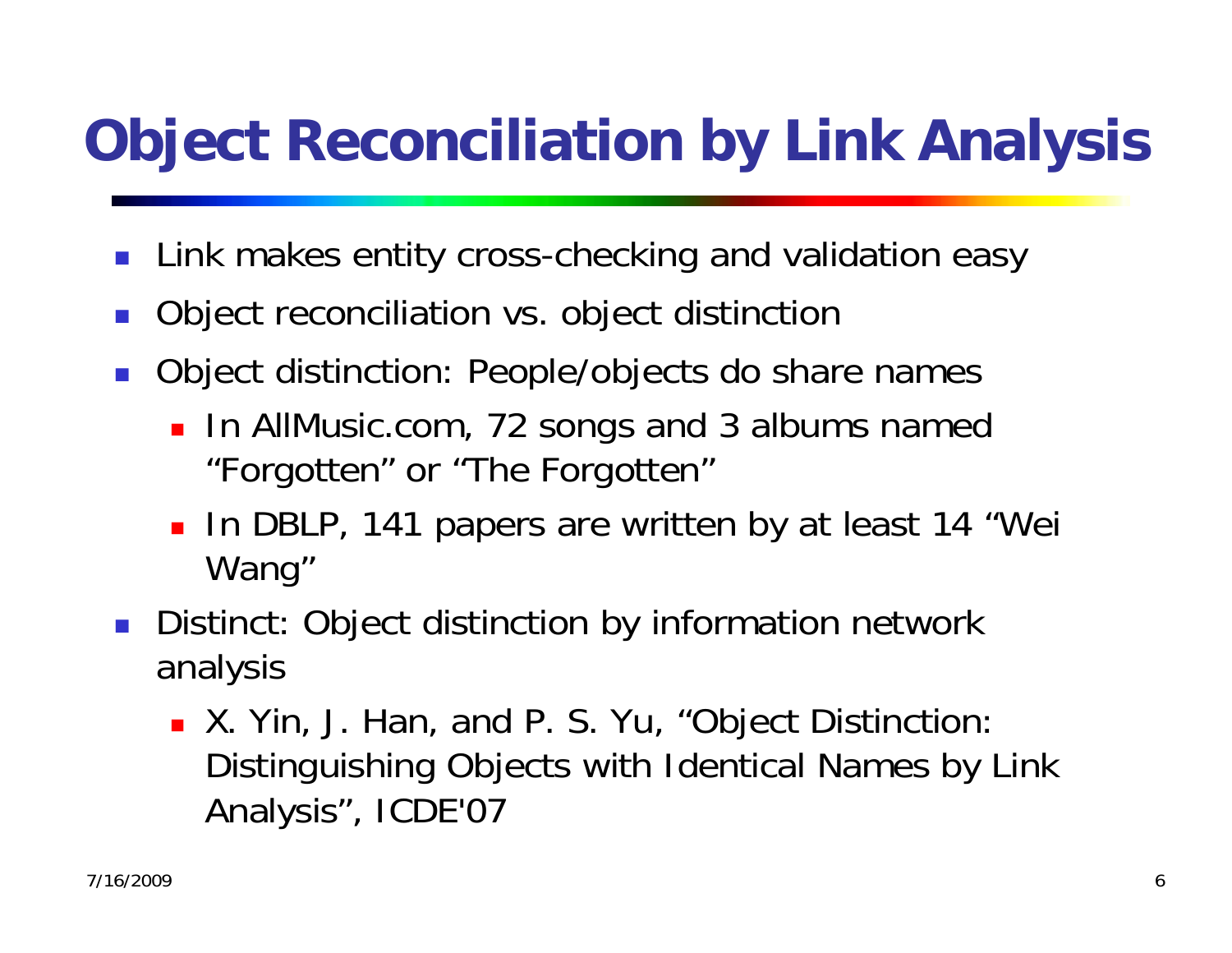# **Challenges of Object Distinction**

- $\mathbb{R}^3$  Related to duplicate detection, but
	- Textual similarity cannot be used
	- Different references appear in different contexts (e.g., different papers), and thus seldom share common attributes
	- **Each reference is associated with limited information**
- The "Wei Wang" challenge: Different Wei Wangs coauthor with the same authors and publish in the same venues!
	- **Explore the links and use all the information we have**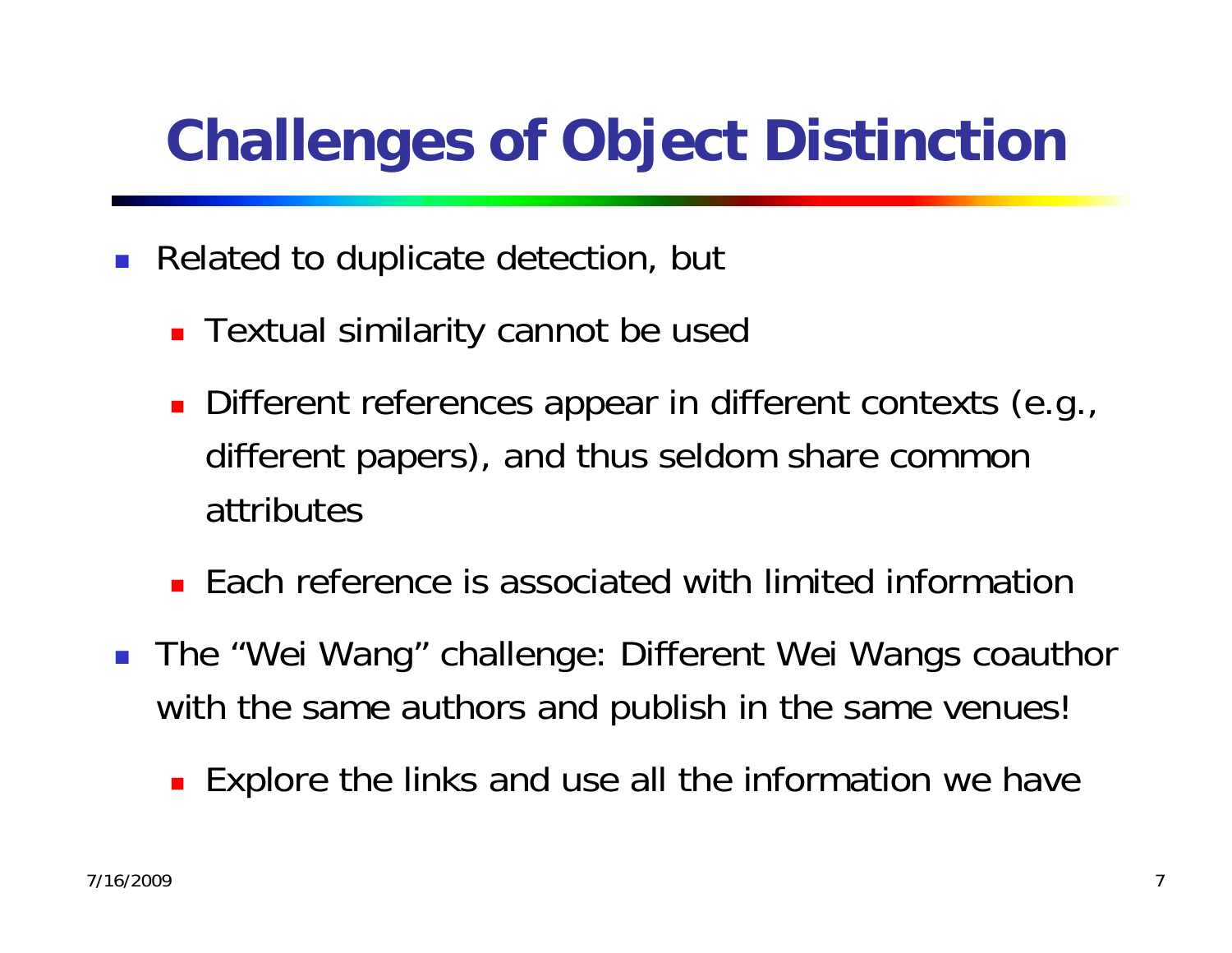#### Entity Distinction: The "Wei Wang" Challenge in DBLP

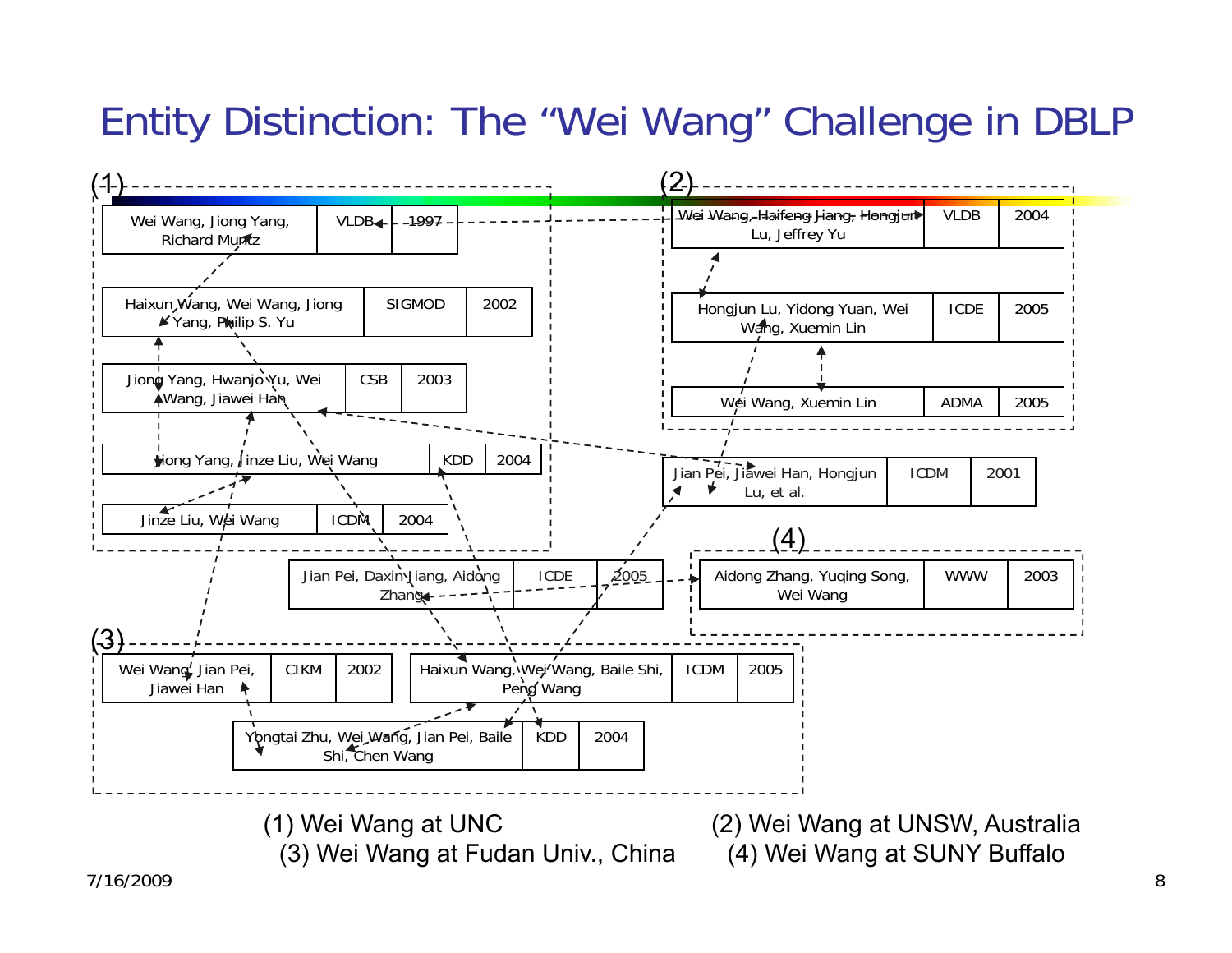# **The DISTINCT Methodology**

- F. Measure similarity between references
	- **Example 21 Eink-based similarity: Linkages between references** 
		- **References to the same object are more likely to be** connected
	- **Neighborhood similarity** 
		- **Neighbor tuples of each reference can indicate** similarity between their contexts
- $\mathbb{R}^3$ Self-boosting: Training using the "same" bulky data set
- F. Reference-based clustering
	- **Group references according to their similarities**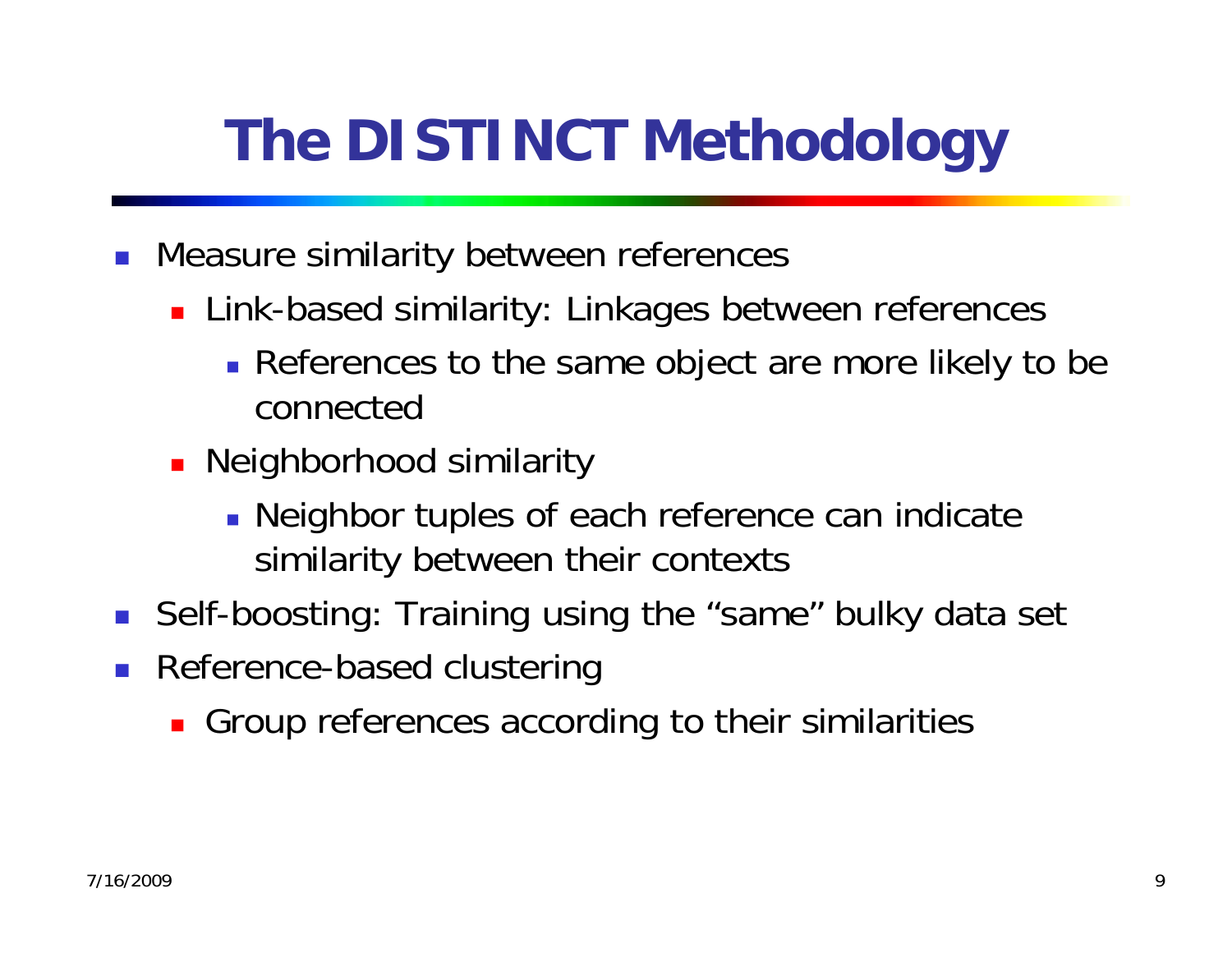### **Neighbor Tuples**



- F. The neighbor tuples of a reference are the tuples joinable with it.
- A reference has a set of neighbor tuples along each join path
	- П Starting with the relation containing the references
- **Example: Publish**  $\Join$  **Publications**  $\Join$  **Publish**  $\Join$  **Authors**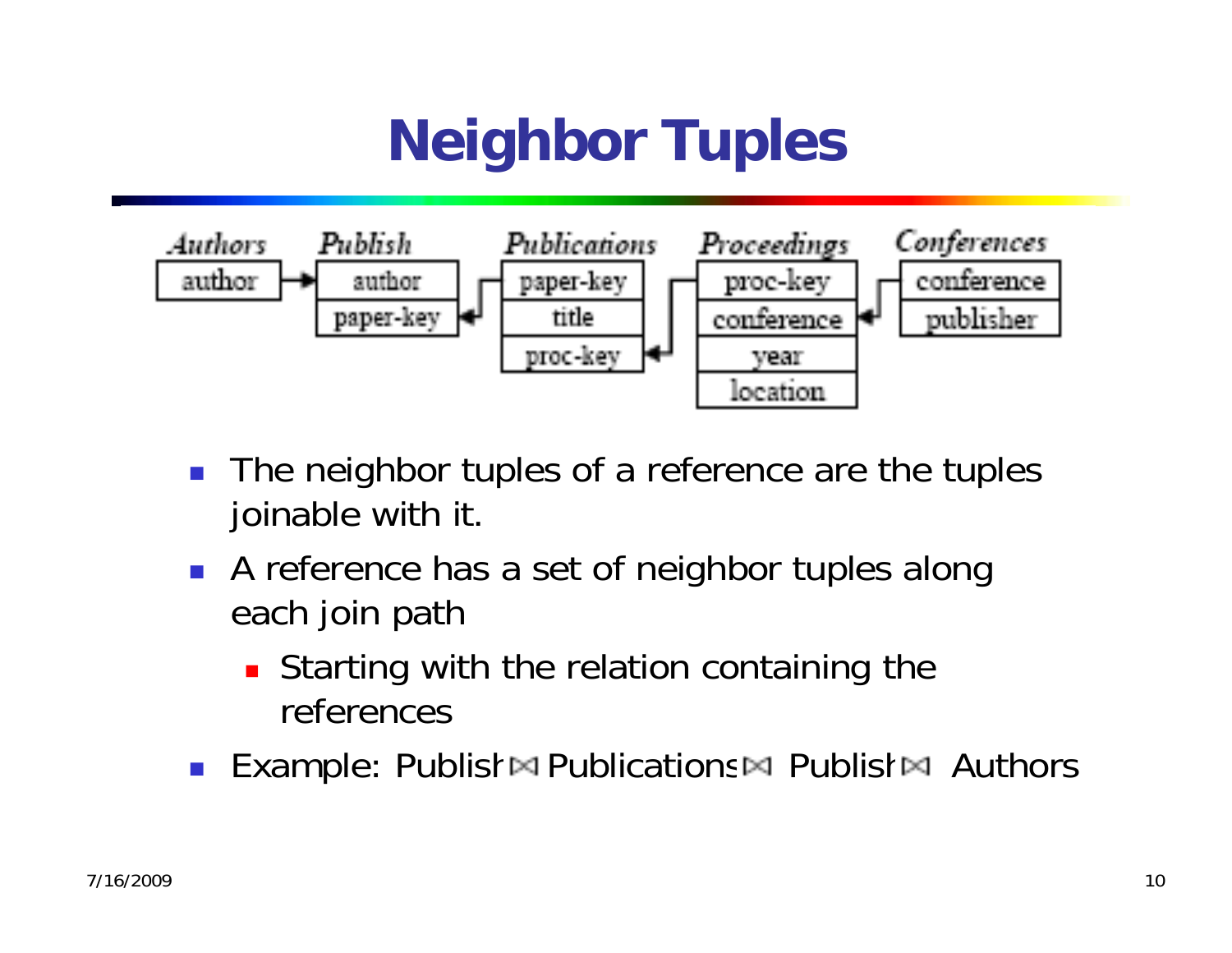# **Similarity 1: Link-Based Similarity**

- F. Indicate the overall strength of connections between two references
- Use *random walk probability* between the two tuples containing the references
- **Random walk probabilities along** *different join paths* **are** handled separately
	- **Because different join paths have different semantic** meanings
	- Only consider join paths of length at most 2L (L is the number of steps of propagating probabilities)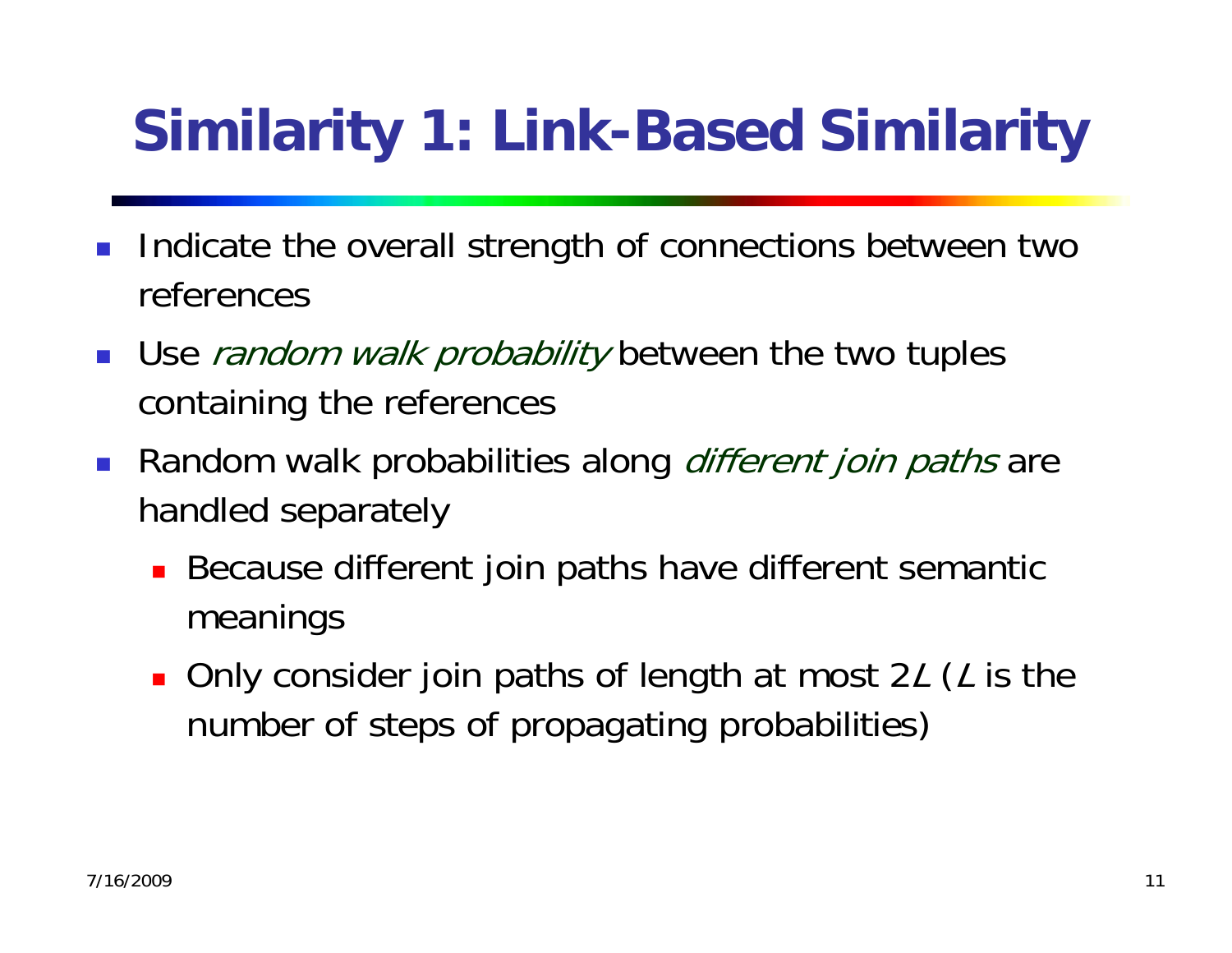#### **Example of Random Walk**

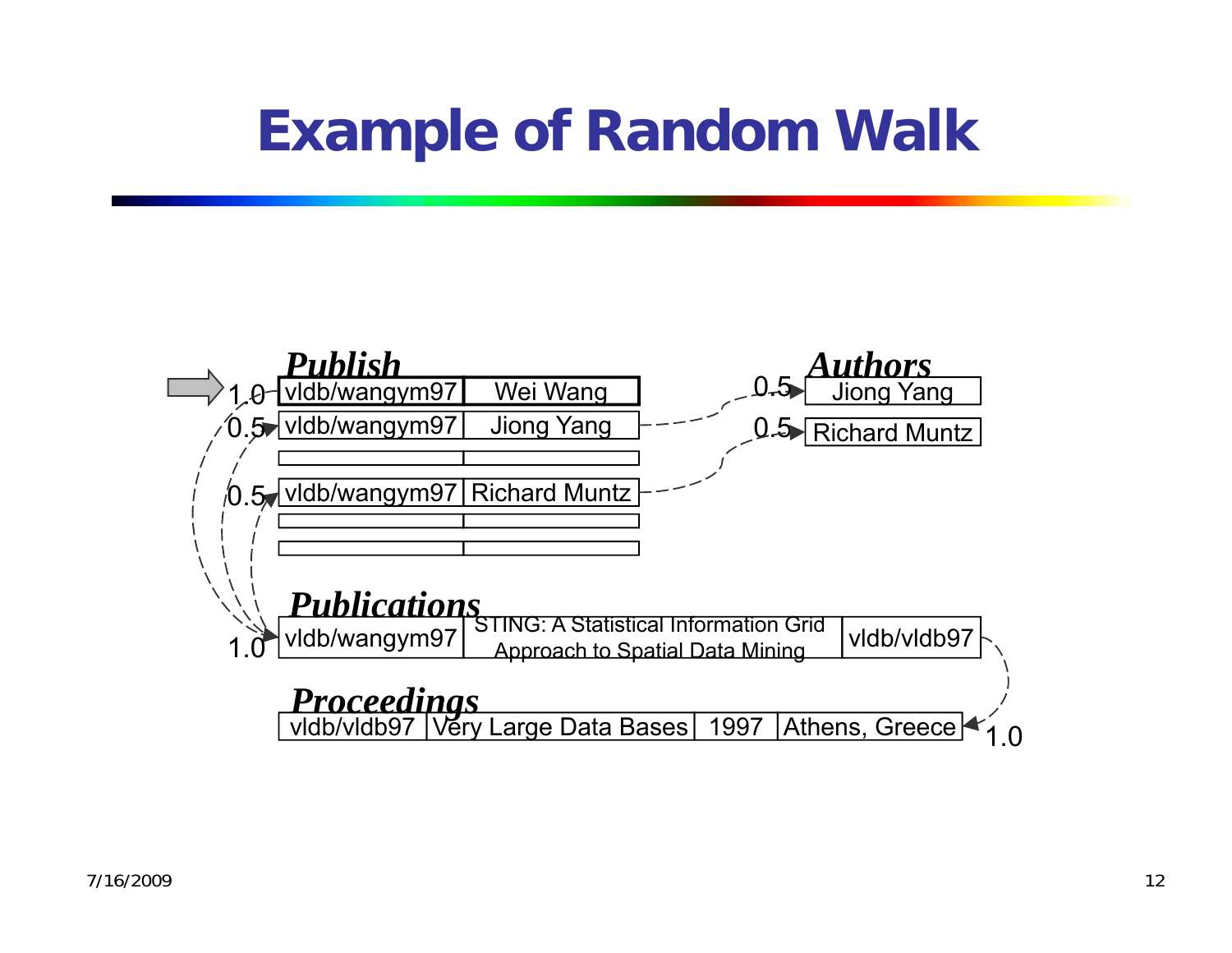#### **Similarity 2: Neighborhood Similarity**

- F. Find the neighbor tuples of each reference
	- **Neighbor tuples within L joins**
- **Neights of neighbor tuples** 
	- **Different neighbor tuples have different connections to** a reference
	- **•** Assign each neighbor tuple a *weight*, which is the probability of walking from the reference to this tuple
- F. Similarity: Set resemblance between two sets of neighbor tuples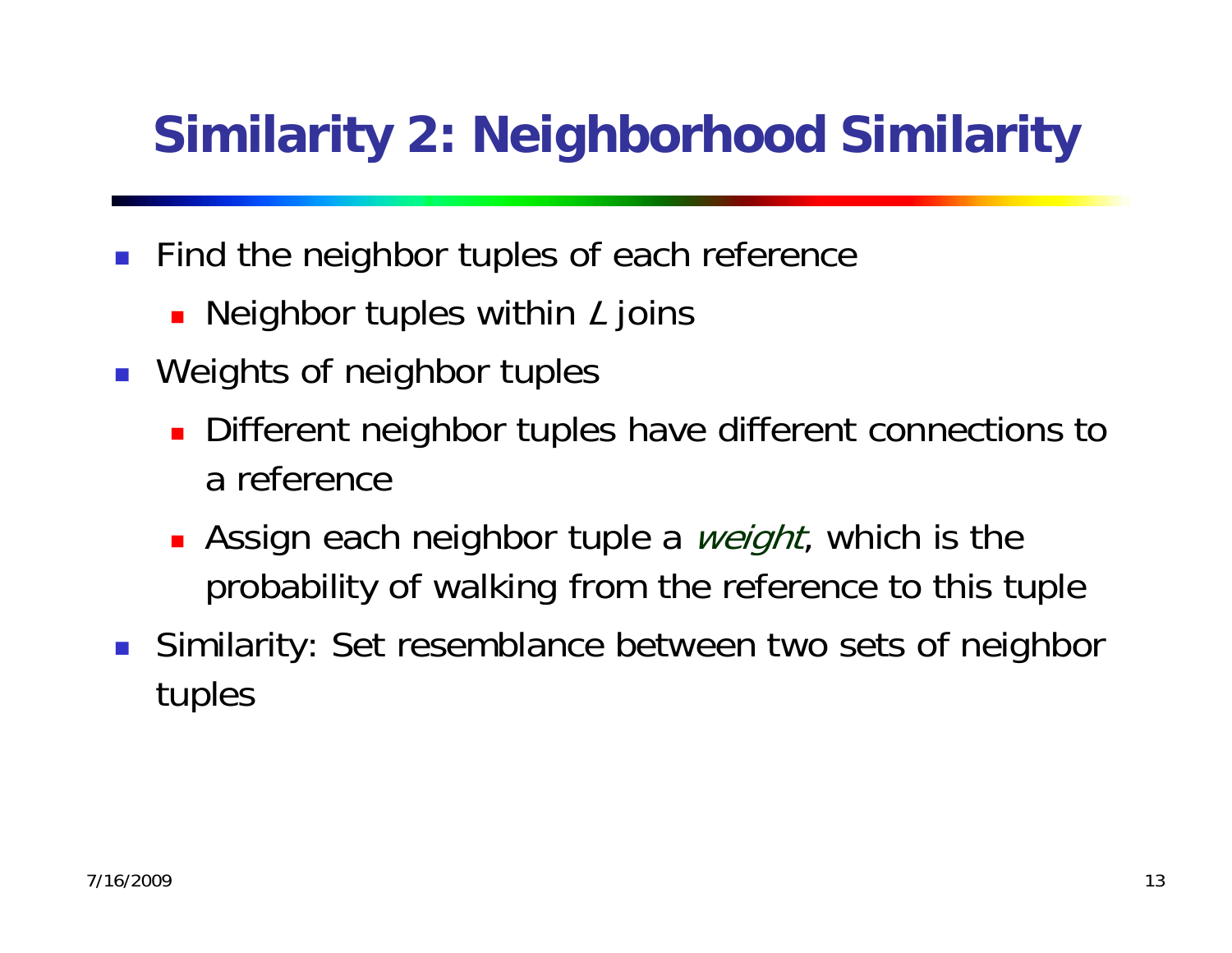#### **Real Cases**

| <b>Name</b>        | #author        | #ref | accuracy | precision | recall | f-measure |
|--------------------|----------------|------|----------|-----------|--------|-----------|
| Hui Fang           | $\mathfrak{Z}$ | 9    | 1.0      | 1.0       | 1.0    | 1.0       |
| Ajay Gupta         | $\overline{4}$ | 16   | 1.0      | 1.0       | 1.0    | 1.0       |
| Joseph Hellerstein | $\overline{2}$ | 151  | 0.81     | 1.0       | 0.81   | 0.895     |
| Rakesh Kumar       | $\overline{2}$ | 36   | 1.0      | 1.0       | 1.0    | 1.0       |
| Michael Wagner     | 5              | 29   | 0.395    | 1.0       | 0.395  | 0.566     |
| <b>Bing Liu</b>    | 6              | 89   | 0.825    | 1.0       | 0.825  | 0.904     |
| Jim Smith          | $\overline{3}$ | 19   | 0.829    | 0.888     | 0.926  | 0.906     |
| Lei Wang           | 13             | 55   | 0.863    | 0.92      | 0.932  | 0.926     |
| Wei Wang           | 14             | 141  | 0.716    | 0.855     | 0.814  | 0.834     |
| <b>Bin Yu</b>      | 5              | 44   | 0.658    | 1.0       | 0.658  | 0.794     |
| average            |                |      | 0.81     | 0.966     | 0.836  | 0.883     |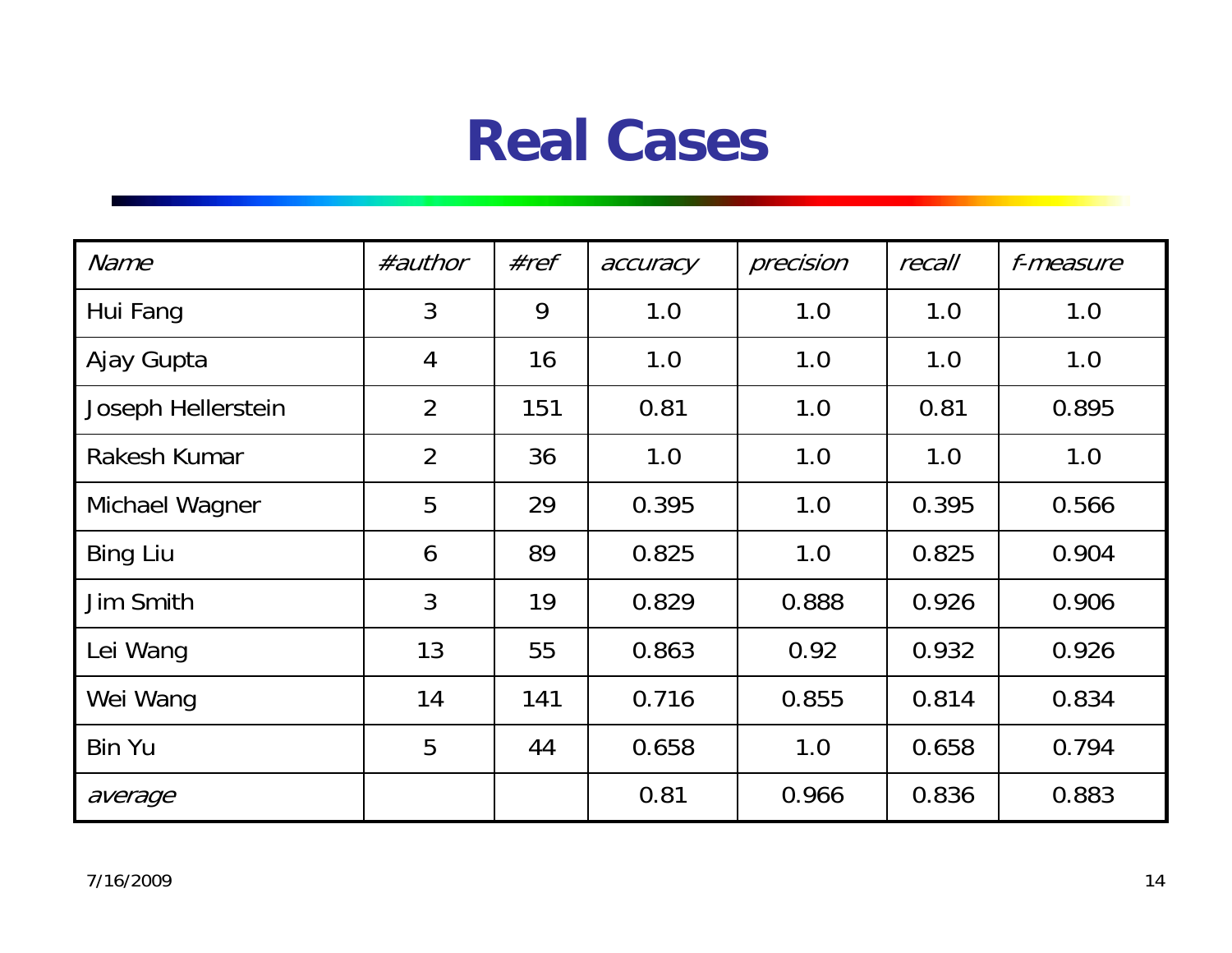#### **Distinguishing Different "Wei Wang"s**

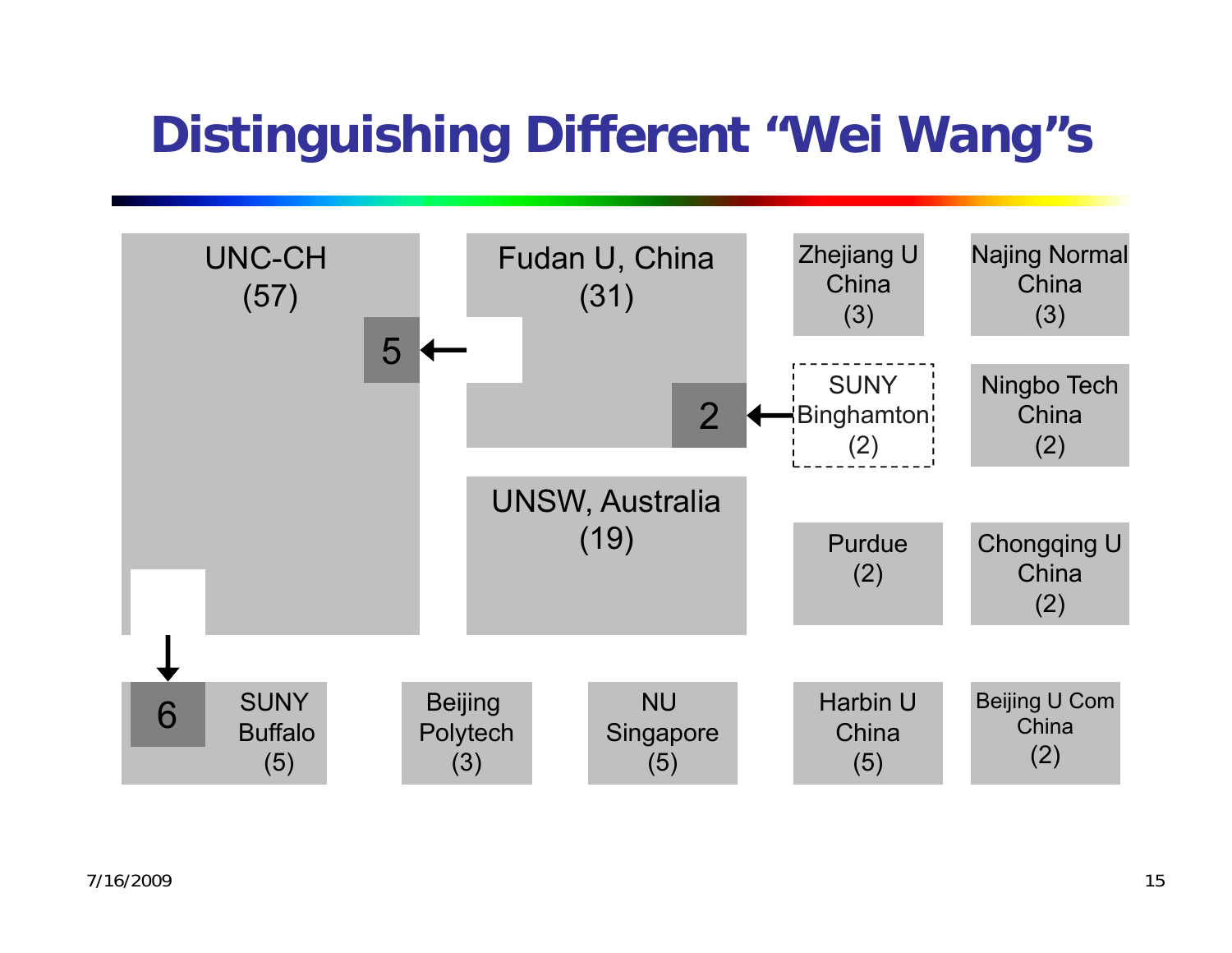#### **Truth Validation by Information Network Analysis**

- $\mathbb{R}^2$  Xiaoxin Yin, Jiawei Han, Philip S. Yu, "Truth Discovery with Multiple Conflicting Information Providers on the Web", KDD'07
- $\mathcal{L}_{\mathcal{A}}$  The trustworthiness problem of the web (according to a survey):
	- 54% of Internet users trust news web sites most of time
	- 26% for web sites that sell products
	- 12% for blogs
- $\mathbb{R}^3$  TruthFinder: Truth discovery on the Web by link analysis
	- Among multiple conflict results, can we automatically identify which one is likely the true fact?
- $\mathcal{L}^{\mathcal{L}}$  Veracity (conformity to truth):
	- Given a large amount of conflicting information about many objects, provided by multiple web sites (or other information providers), how to discover the true fact about each object?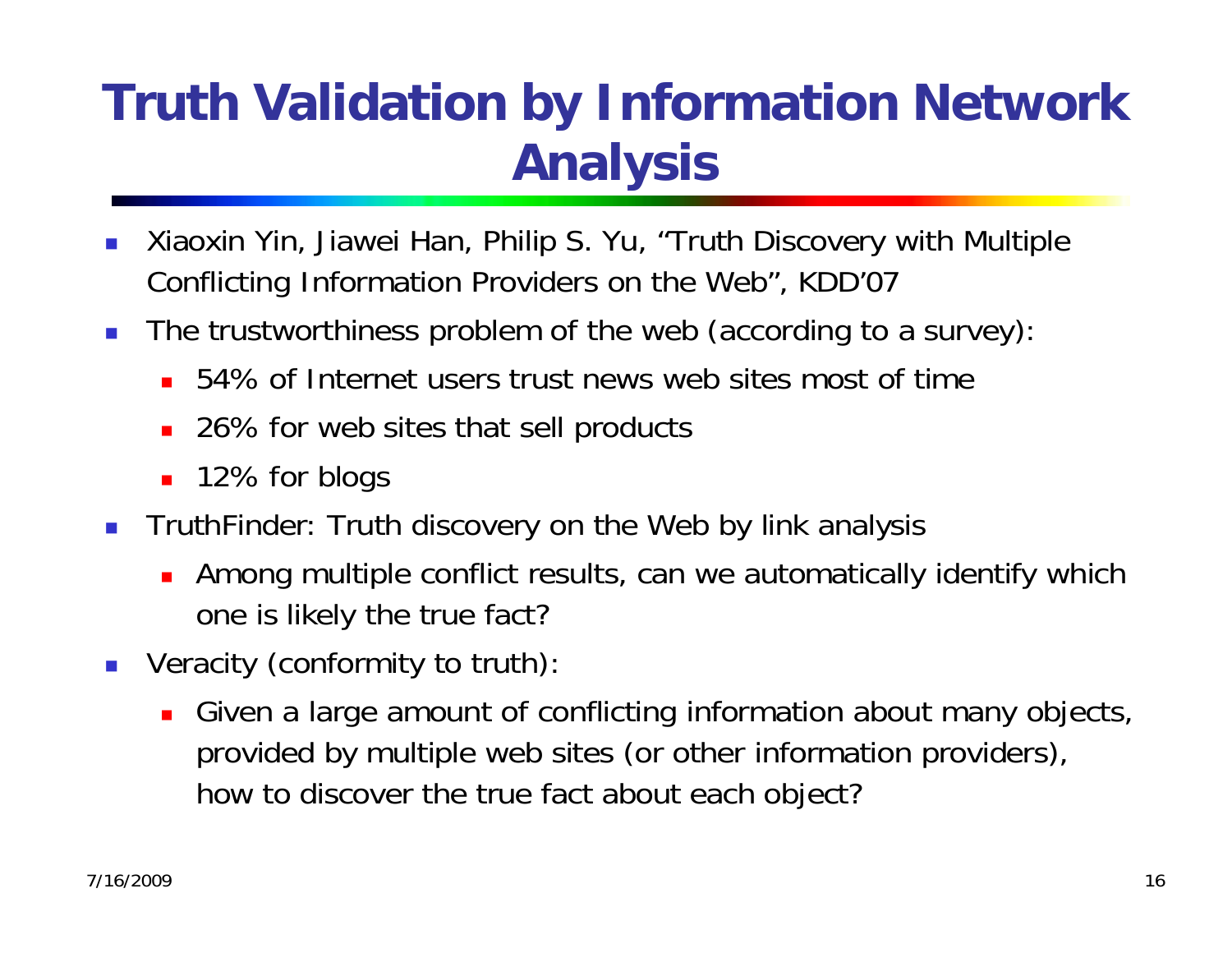# **Conflicting Information on the Web**

 $\left\vert \cdot \right\vert$  Different websites often provide conflicting info. on a subject, e.g., Authors of "Rapid Contextual Design"

| <b>Online Store</b>     | <b>Authors</b>                                            |
|-------------------------|-----------------------------------------------------------|
| Powell's books          | Holtzblatt, Karen                                         |
| Barnes & Noble          | Karen Holtzblatt, Jessamyn Wendell, Shelley Wood          |
| A <sub>1</sub> Books    | Karen Holtzblatt, Jessamyn Burns Wendell, Shelley Wood    |
| Cornwall books          | Holtzblatt-Karen, Wendell-Jessamyn Burns, Wood            |
| Mellon's books          | Wendell, Jessamyn                                         |
| Lakeside books          | WENDELL, JESSAMYNHOLTZBLATT, KARENWOOD,<br><b>SHELLEY</b> |
| <b>Blackwell online</b> | Wendell, Jessamyn, Holtzblatt, Karen, Wood, Shelley       |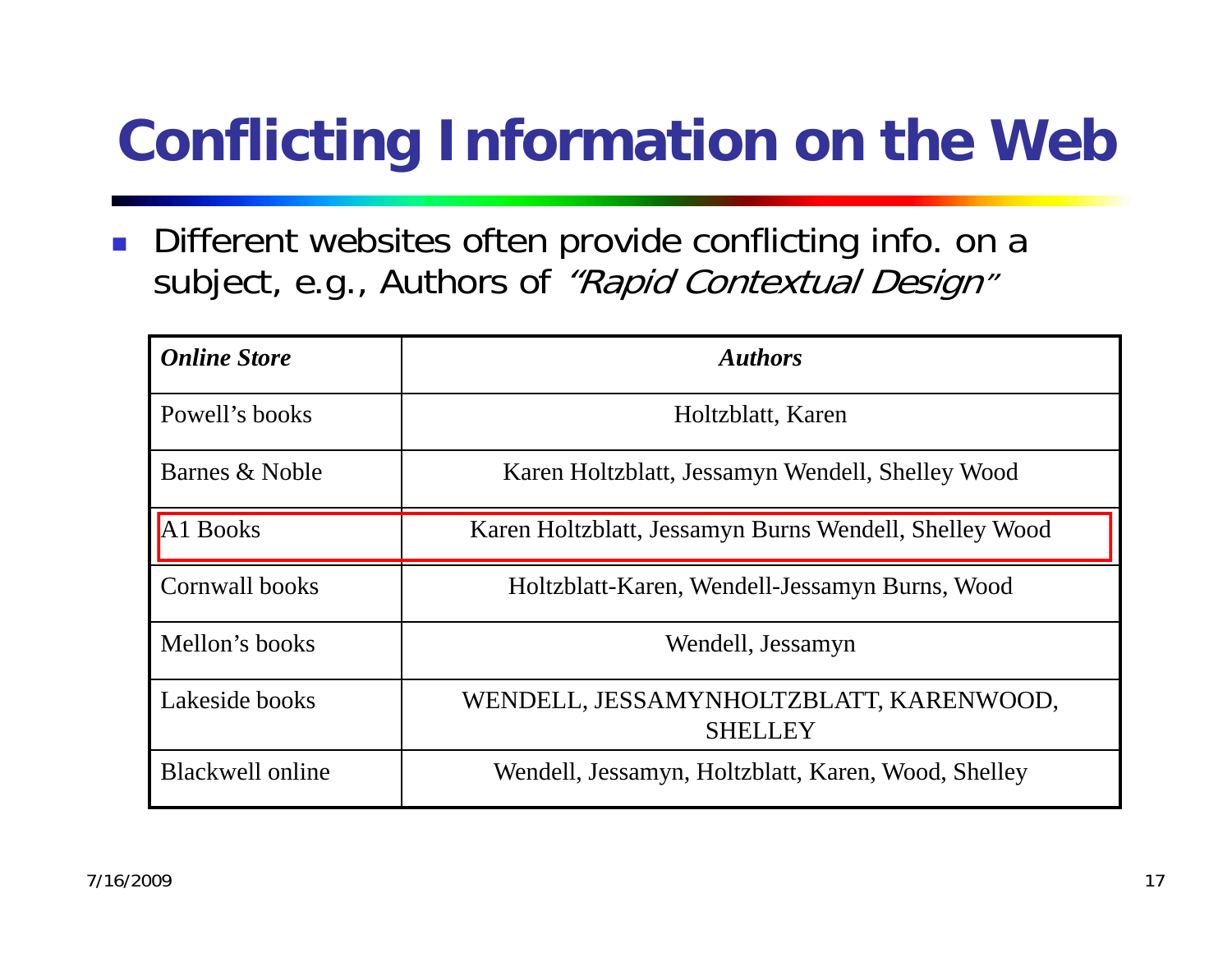#### **Our Problem Setting**

- Each object has a set of **conflictive** facts
	- E.g., different author names for a book
- **And each web site provides some facts**
- How to find the true fact for each object?

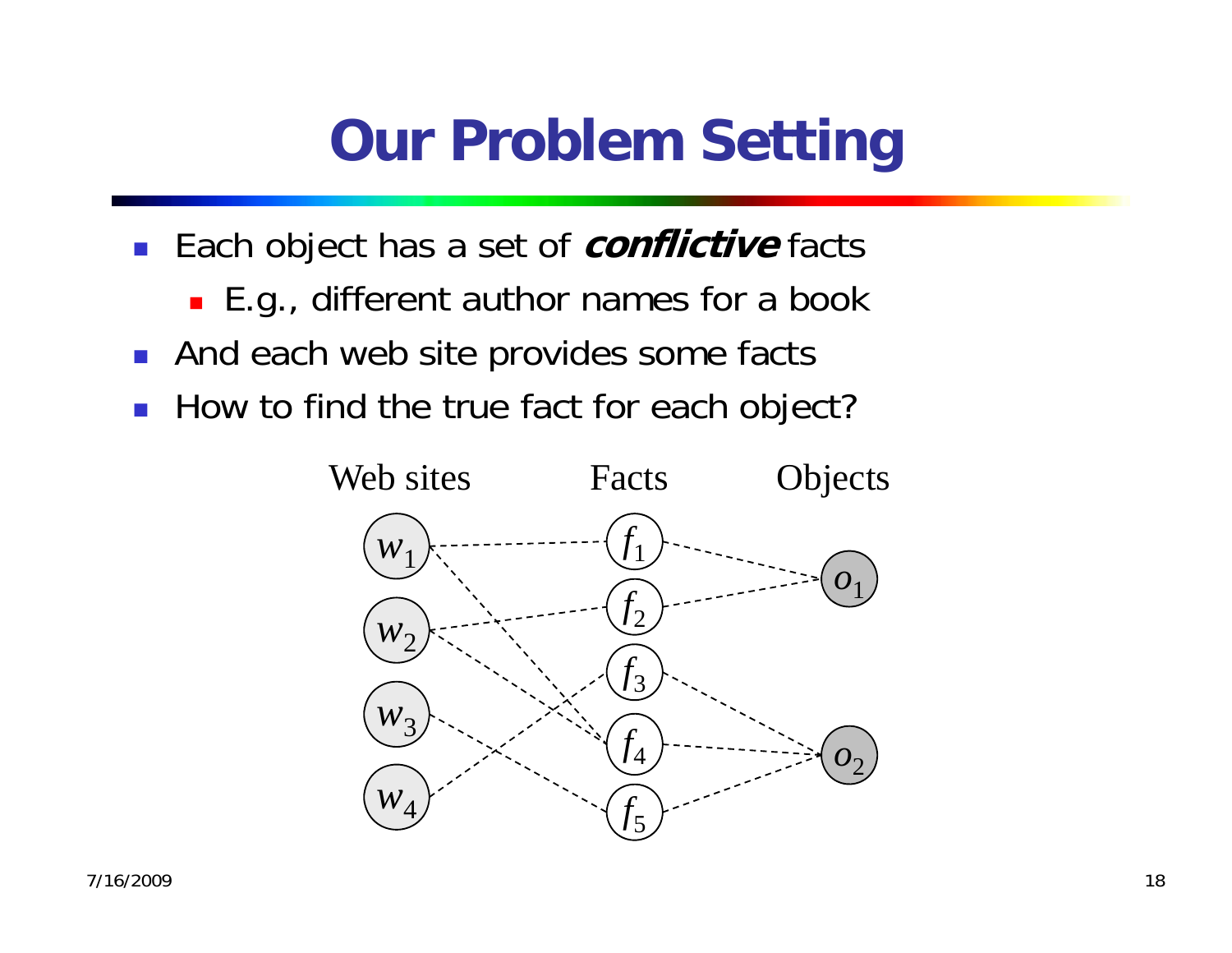### **Basic Heuristics for Problem Solving**

- 1. There is usually only one true fact for a property of an object
- 2. This true fact appears to be the same or similar on different web sites
	- П E.g., "Jennifer Widom" vs. "J. Widom"
- **3. The false facts on different web sites are less likely to be the same or similar**
	- П False facts are often introduced by random factors
- **4. A web site that provides mostly true facts for many objects will likely provide true facts for other objects**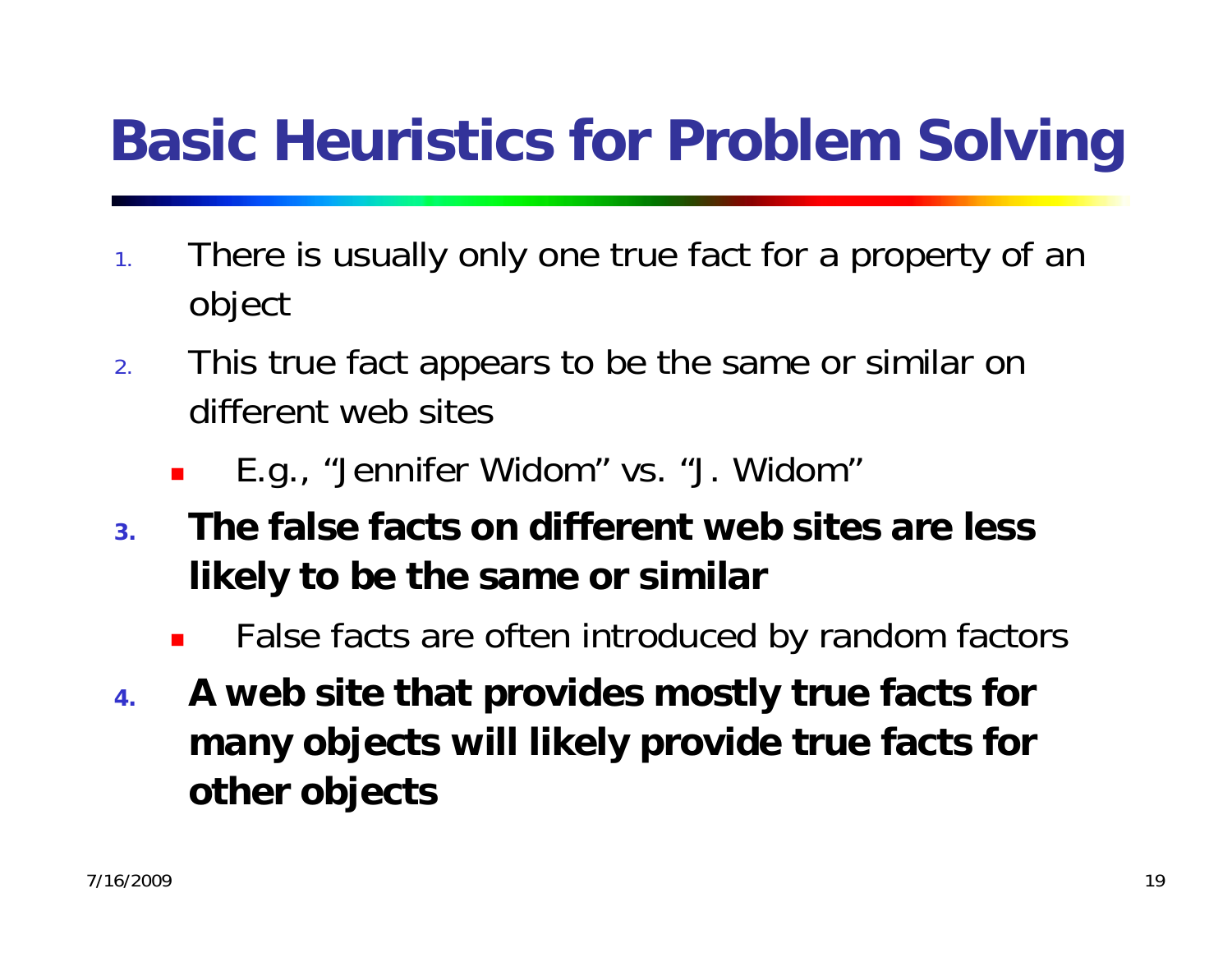### **Overview of the TruthFinder Method**

- F. ■ Confidence of facts  $\leftrightarrow$  Trustworthiness of web sites
	- A fact has *high confidence* if it is provided by (many) trustworthy web sites
	- **A** web site is *trustworthy* if it provides many facts with high confidence
- $\mathcal{L}_{\mathcal{A}}$  The TruthFinder mechanism, an overview:
	- **Initially, each web site is equally trustworthy**
	- **Based on the above four heuristics, infer fact confidence** from web site trustworthiness, and then backwards
	- Repeat until achieving stable state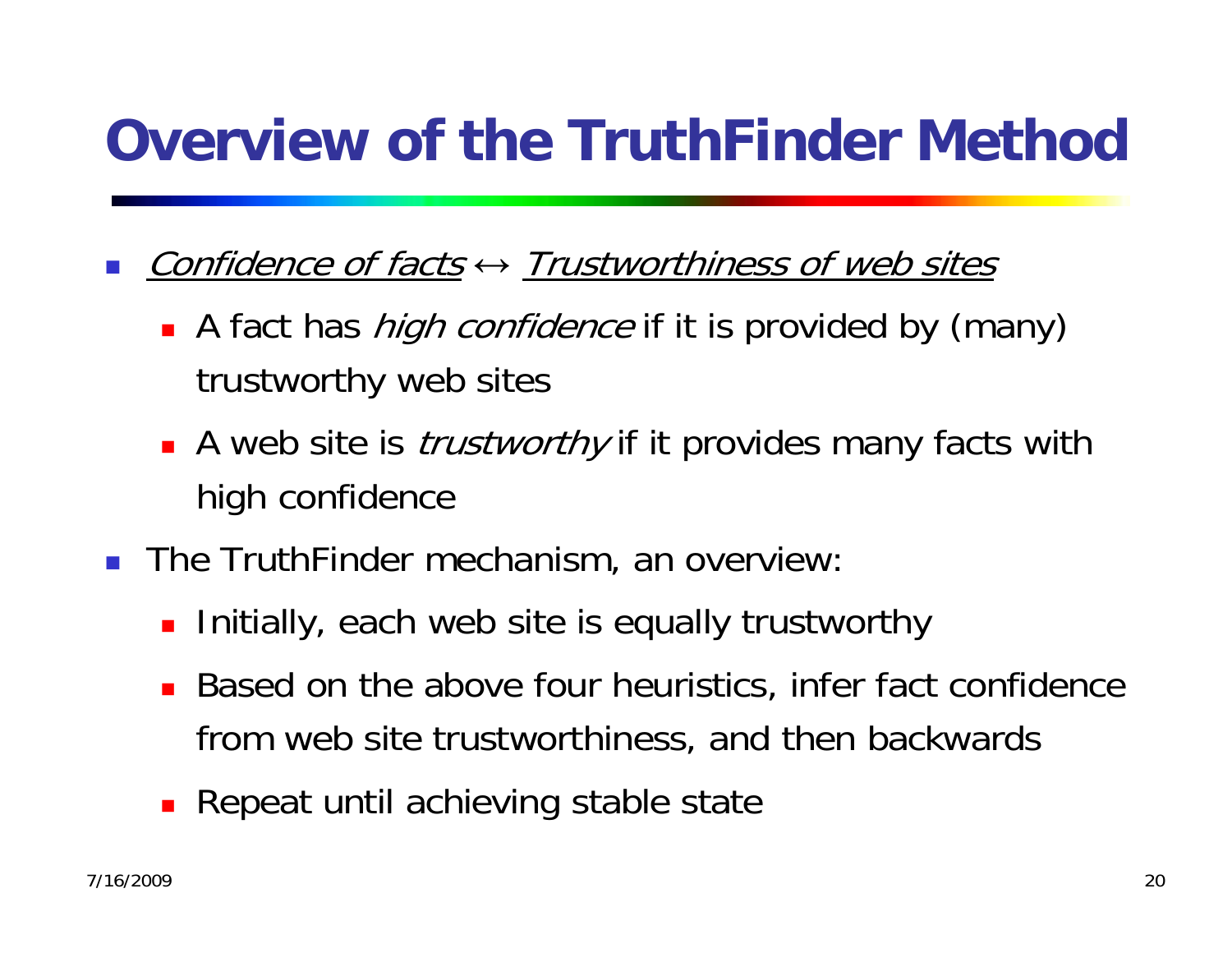# **Analogy to Authority-Hub Analysis**

F. **Facts**  $\leftrightarrow$  **Authorities, Web sites**  $\leftrightarrow$  **Hubs** 



- **Difference from authority-hub analysis** 
	- **Linear summation cannot be used** 
		- **A** web site is trustable if it provides accurate facts, instead of many facts
		- **.** Confidence is the probability of being true
	- **Different facts of the same object influence each other**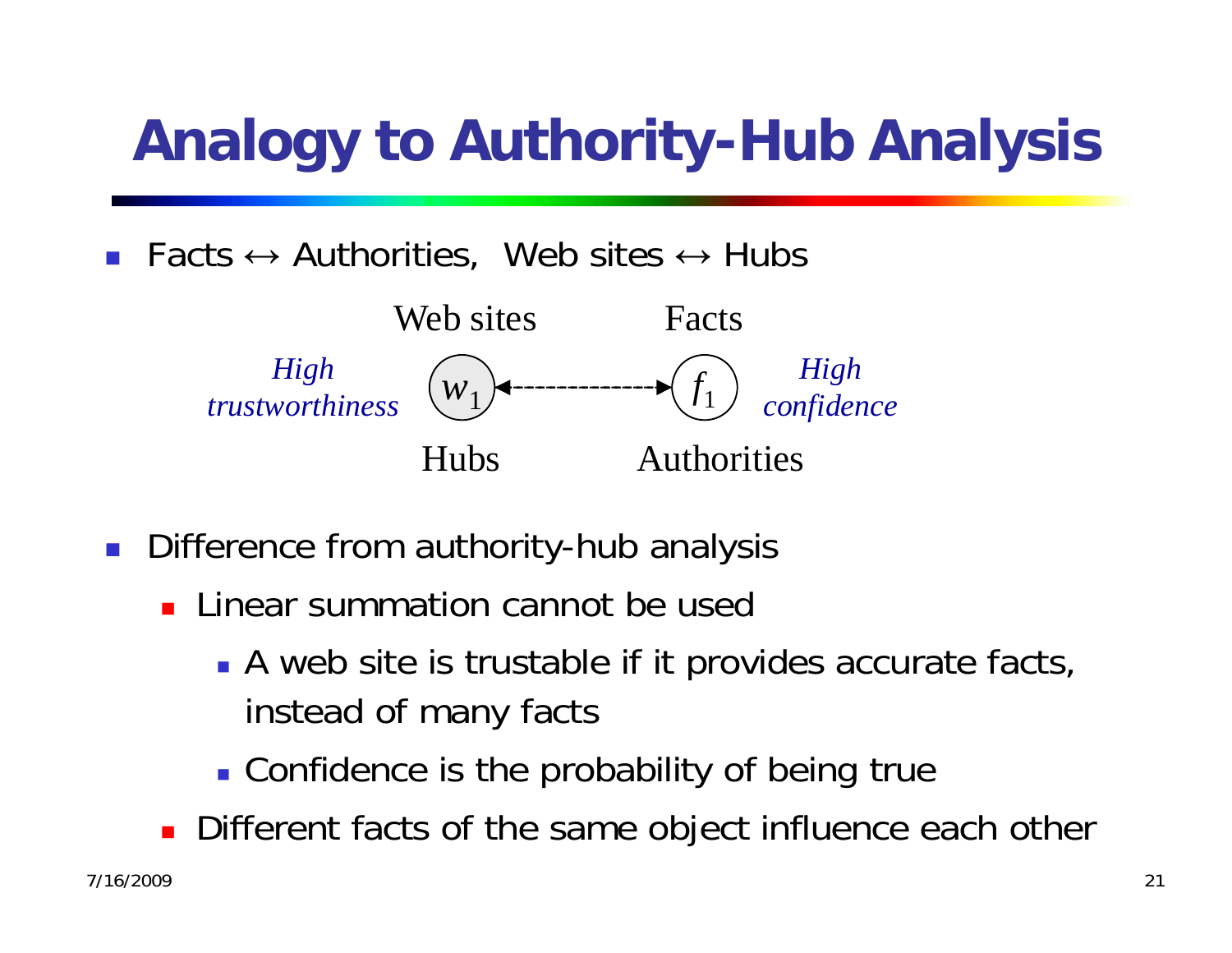#### **Inference on Trustworthness**

 $\mathcal{C}_{\mathcal{A}}$ Inference of web site trustworthiness & fact confidence



True facts and trustable web sites will become apparent after some iterations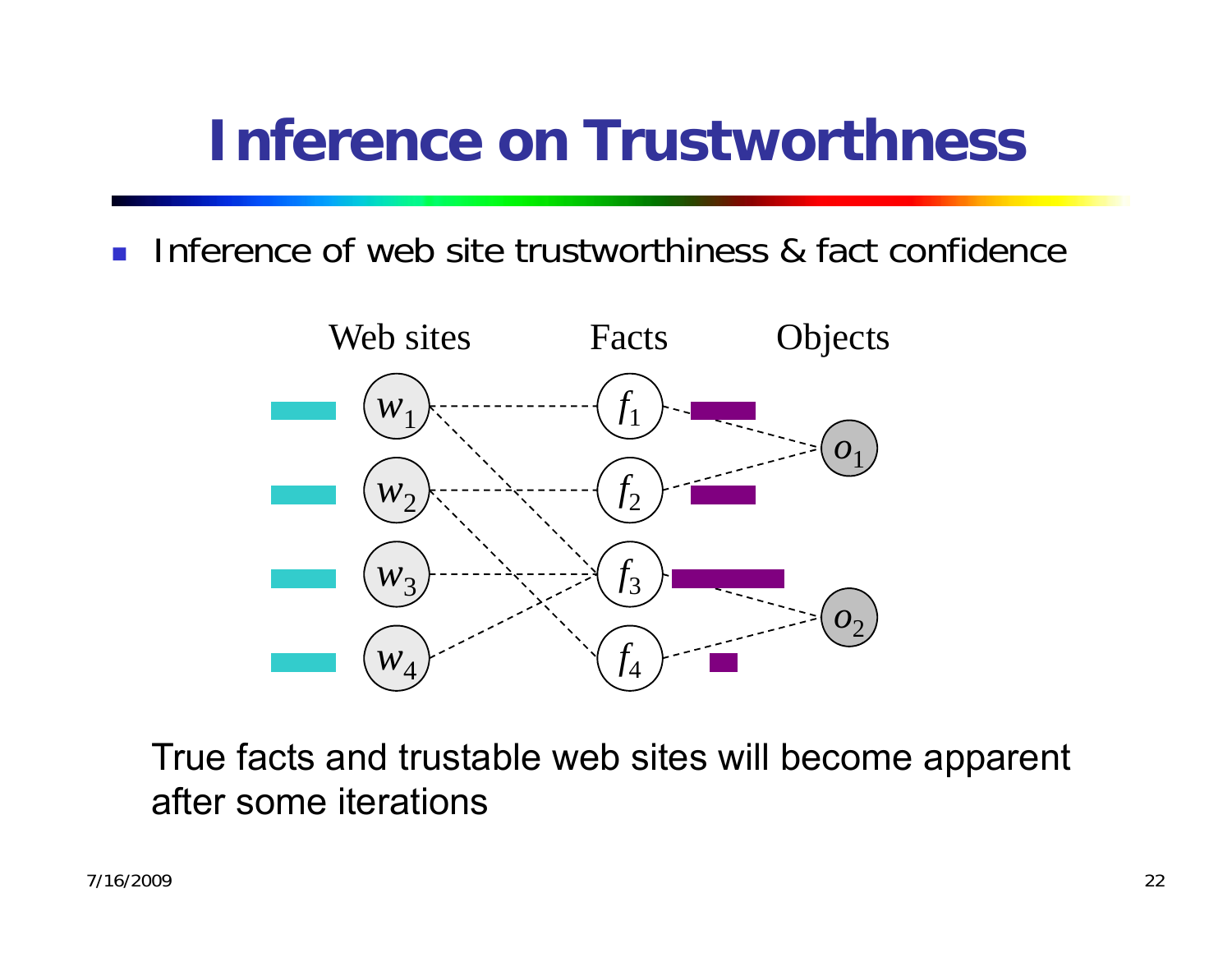# **Computation Model: t(w) and s(f)**

П The trustworthiness of a web site  $w: t(w)$ 

**Average confidence of facts it provides** 

 $t(w) = \frac{\sum_{f \in F(w)} s(f)}{|F(w)|}$  *Sum of fact confidence Set of facts provided by w* 

- F **The confidence of a fact** *f***:** *s***(***f***)**
	- **One minus the probability that all web** sites providing *f* are wrong

*Probability that w is wrong*

 $\nu$ 

 $t(w_1)$ 

 $W<sup>2</sup>$ 

 $t(w_2)$ 

$$
s(f) = 1 - \prod_{w \in W(f)} (1 - t(w))
$$
  
Set of websites providing f

 $f_1\$ 

 $\delta(t_1)$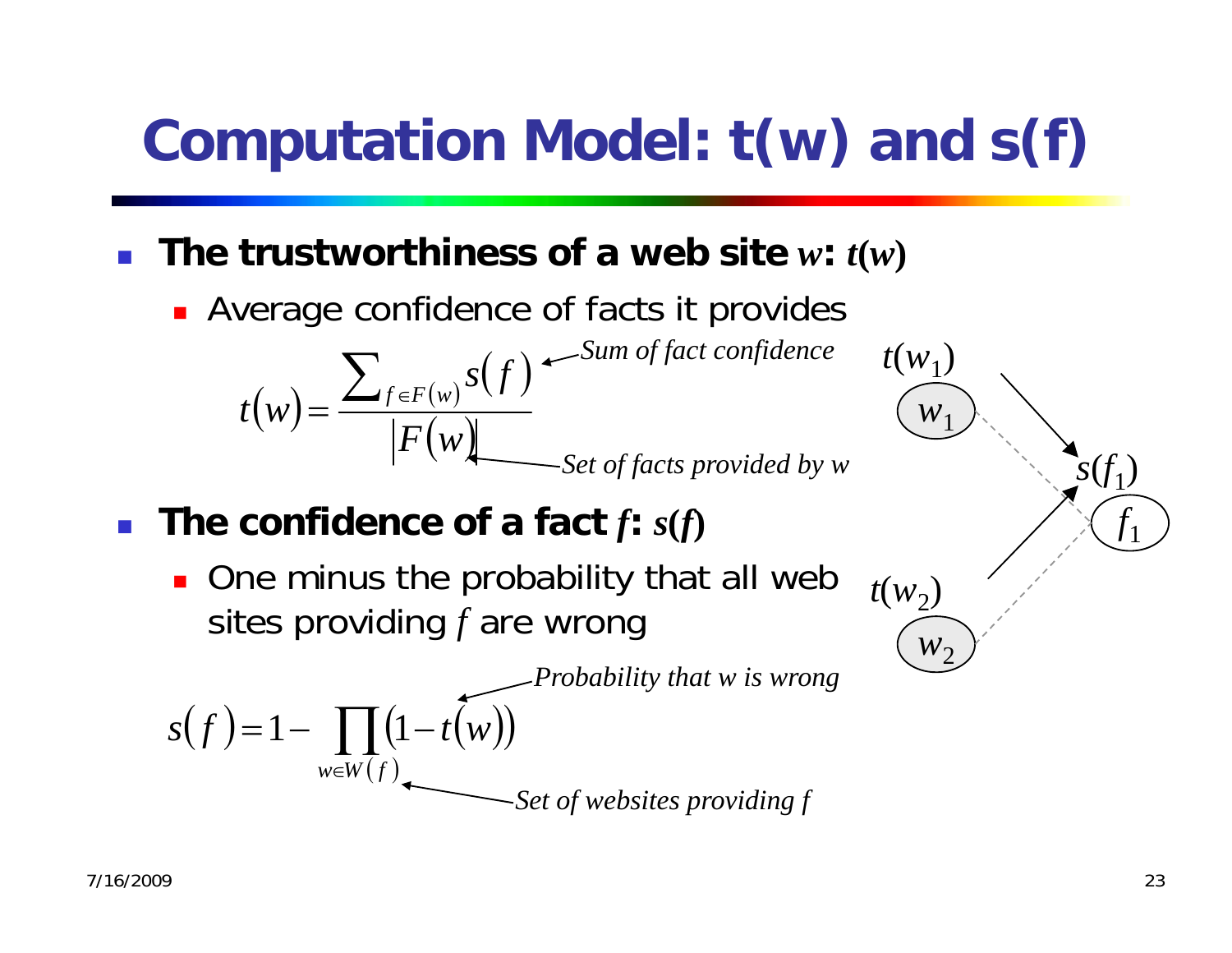### **Experiments: Finding Truth of Facts**

#### F. Determining authors of books

- × Dataset contains 1265 books listed on abebooks.com
- **Ne analyze 100 random books (using book images)**

| Case                     | <b>Voting</b> | <b>TruthFinder</b>          | <b>Barnes &amp; Noble</b> |
|--------------------------|---------------|-----------------------------|---------------------------|
| Correct                  | 71            | 85                          | 64                        |
| Miss author(s)           | 12            | $\overline{2}$              |                           |
| Incomplete names         | 18            | 5                           | 6                         |
| Wrong first/middle names |               |                             |                           |
| Has redundant names      |               | $\mathcal{D}_{\mathcal{A}}$ | 23                        |
| Add incorrect names      |               | 5                           | 5                         |
| No information           |               |                             |                           |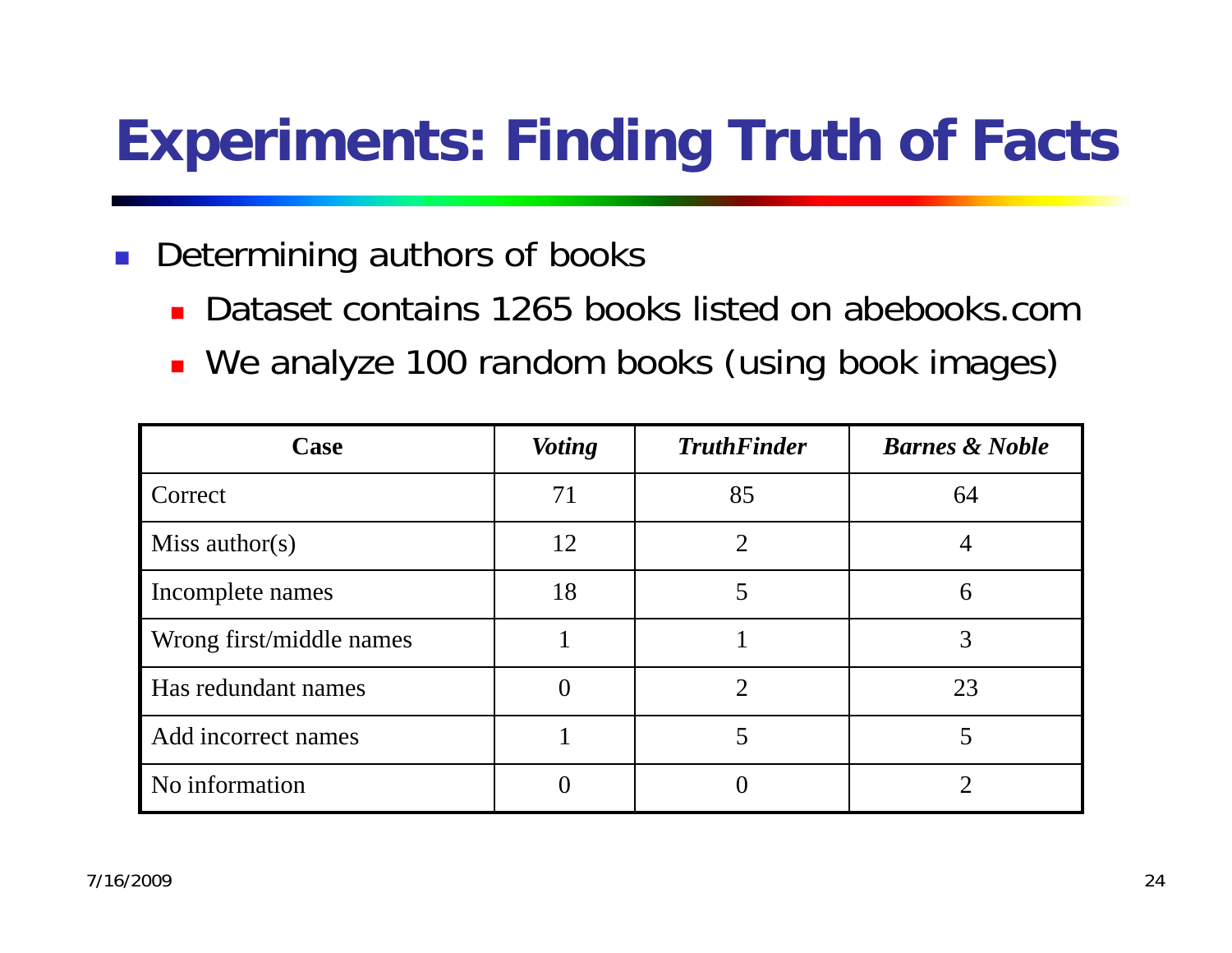#### **Experiments: Trustable Info Providers**

- F. Finding trustworthy information sources
	- Most trustworthy bookstores found by TruthFinder vs. Top ranked bookstores by Google (query "bookstore")

| <b>Bookstore</b>     | <i>trustworthiness</i> | #book | Accuracy           |
|----------------------|------------------------|-------|--------------------|
| TheSaintBookstore    | 0.971                  | 28    | 0.959              |
| <b>MildredsBooks</b> | 0.969                  | 10    | $\mathsf{I}$ . ( ) |
| Alphacraze.com       | 0.968                  | 13    | 0.947              |

#### **TruthFinder**

#### **Google**

| <b>Bookstore</b>      | Google rank | #book     | <b>Accuracy</b> |
|-----------------------|-------------|-----------|-----------------|
| Barnes & Noble        |             | $Q^{\pi}$ | 0.865           |
| <b>Powell's books</b> |             |           | 0.654           |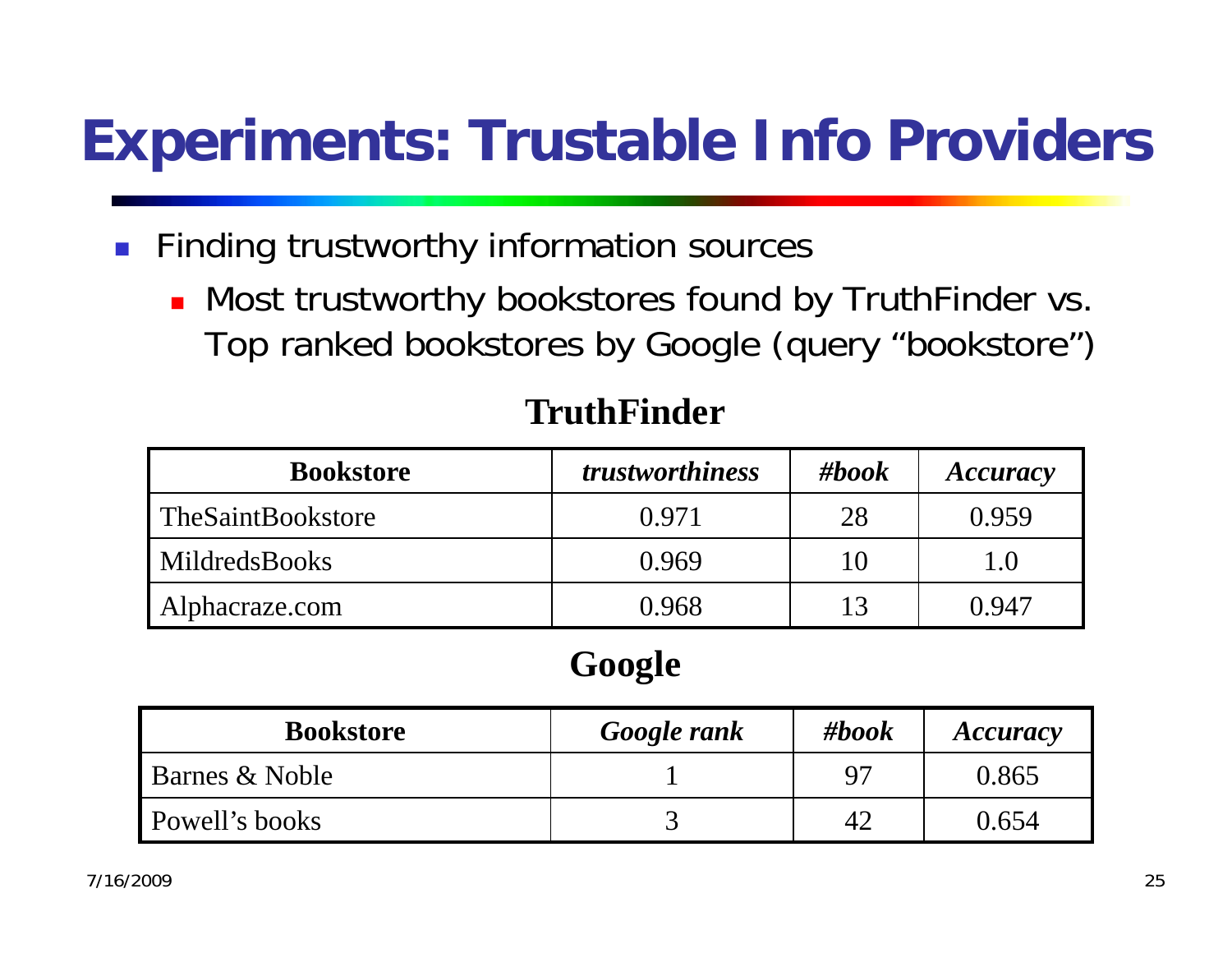### **Summary: Data Integration, Cleaning & Truth Validation by Infonet Analysis**

- F Infonet contains rich semantic and statistical information that can be explored for data integration, cleaning and veracity analysis
- **Distinct is an interesting example of using links and self**training to distinguish object with identical names and subtle links
- **TruthFinder is an interesting example to use massive and** sophisticate links to infer *trustable web sites* and *true* facts
- **Future work: Put the framework into broader application** scope
	- E.g., truth validation by assuming multiple versions of truth and truth evolving with time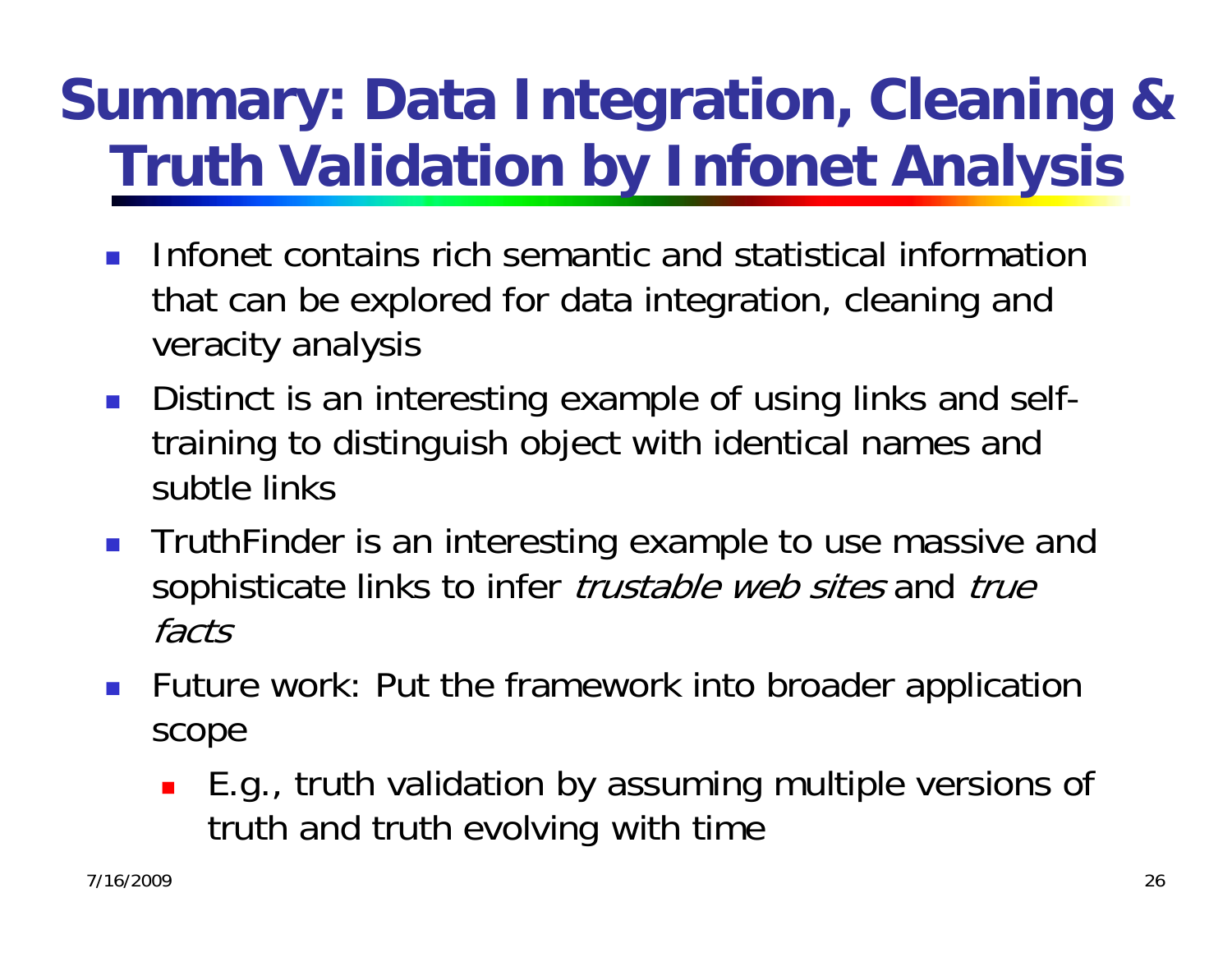# **Talk Outline**

- **Introduction to Information Networks**
- ■ Data Integration, Cleaning and Validation in Information Networks
- **STATE OF STATE OF STATE OF STATE OF STATE OF STATE OF STATE OF STATE OF STATE OF STATE OF STATE OF STATE OF S** ■ Online Analytical Processing of Information **Networks**
- **STATE OF STATE OF STATE OF STATE OF STATE OF STATE OF STATE OF STATE OF STATE OF STATE OF STATE OF STATE OF S • Mining Information Networks**

#### **STATE OF STATE OF STATE OF STATE OF STATE OF STATE OF STATE OF STATE OF STATE OF STATE OF STATE OF STATE OF S Summary**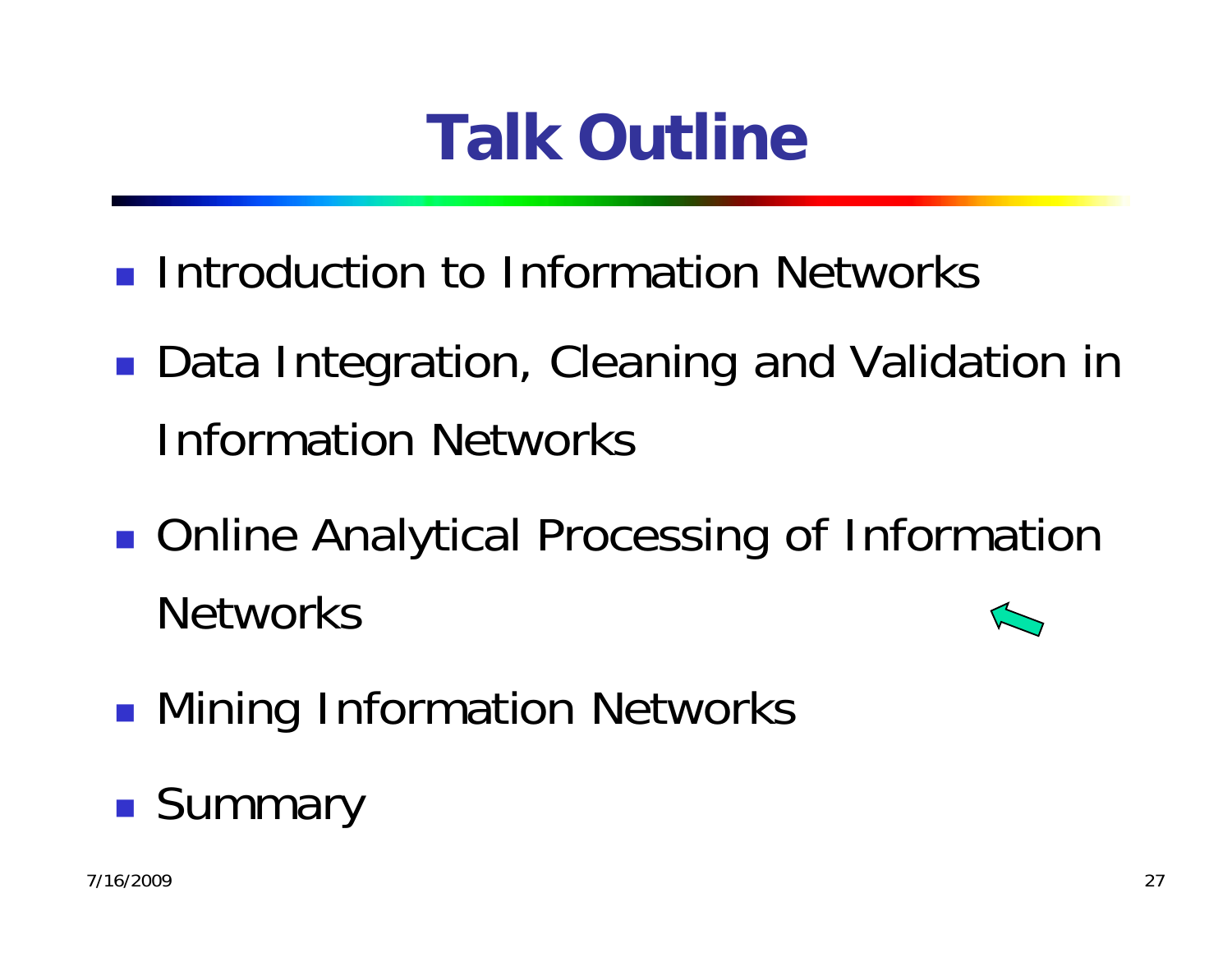### **Network Summary and Compression**

- F. A network can be compressed or abstracted in different ways
	- × Graph partition (min-cut, mesh transformation)
	- × Selection view: KDD-pub net, 2009-pub net, …
	- **Subject-projection view: Only check some properties,** e.g., evolution of co-author relationships, …
- $\mathbb{R}^3$  Need efficient summarization/compression methods
	- Do summarization/compression efficiently and dynamically (online)
	- How to pre-compute networks in multi-granularity?
	- **Can we compute various types of cubes?**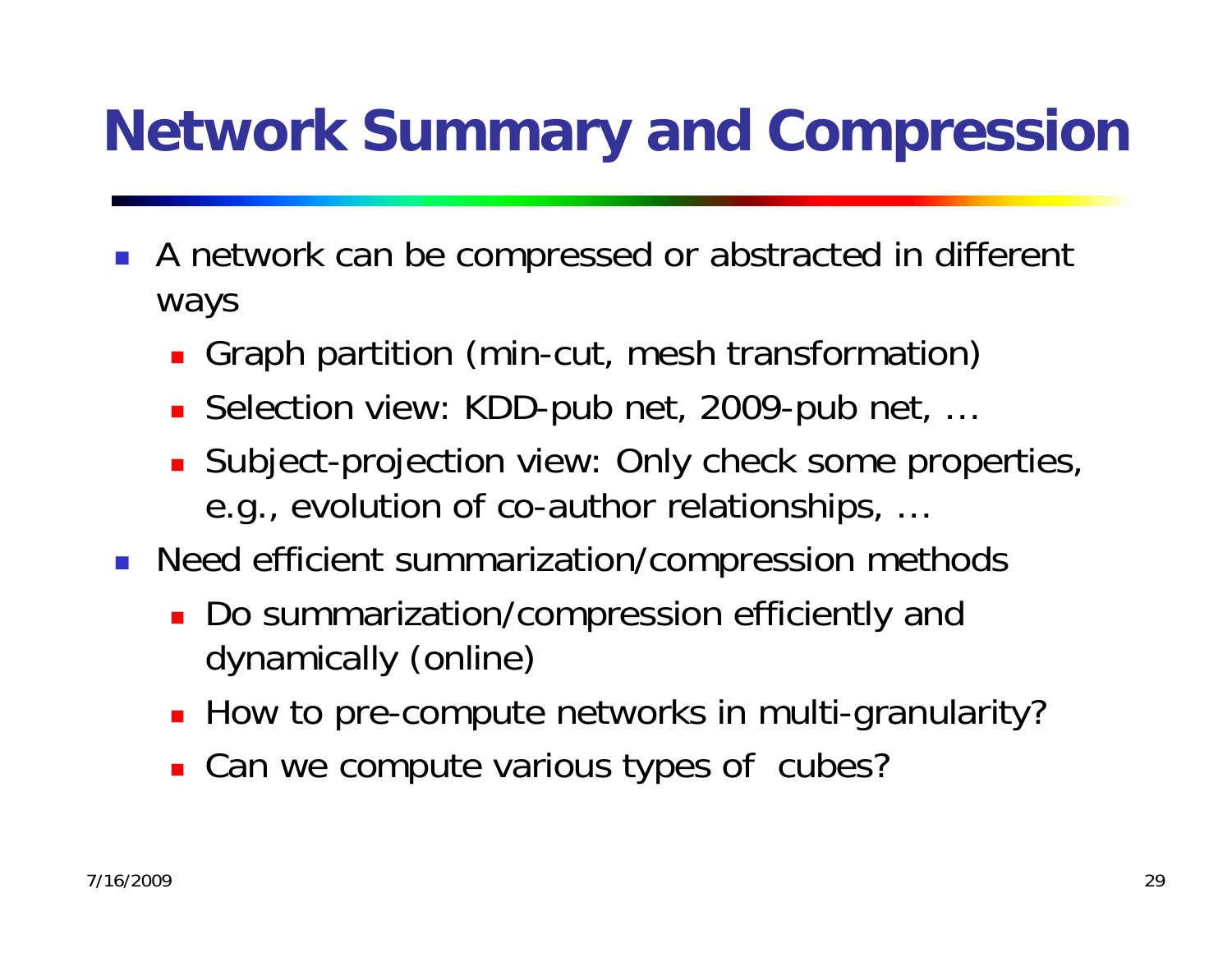# **Why OLAP Info. Networks?**

- $\mathbb{R}^2$  Both homogeneous and heterogeneous info. networks are multi-dimensional in nature
	- Nodes and links contain many properties
	- E.g., DBLP paper: time, venue, author, subject
- **It is highly desirable to view a large network from different** angles and multiple levels of granularity
	- DBLP: author net, conf. net, field/subject net, ...
- It is desirable to view network from rough to fine, drill and dice networks dynamically
- **K**nowledge discovery should be performed flexibly in each dimension/level combination space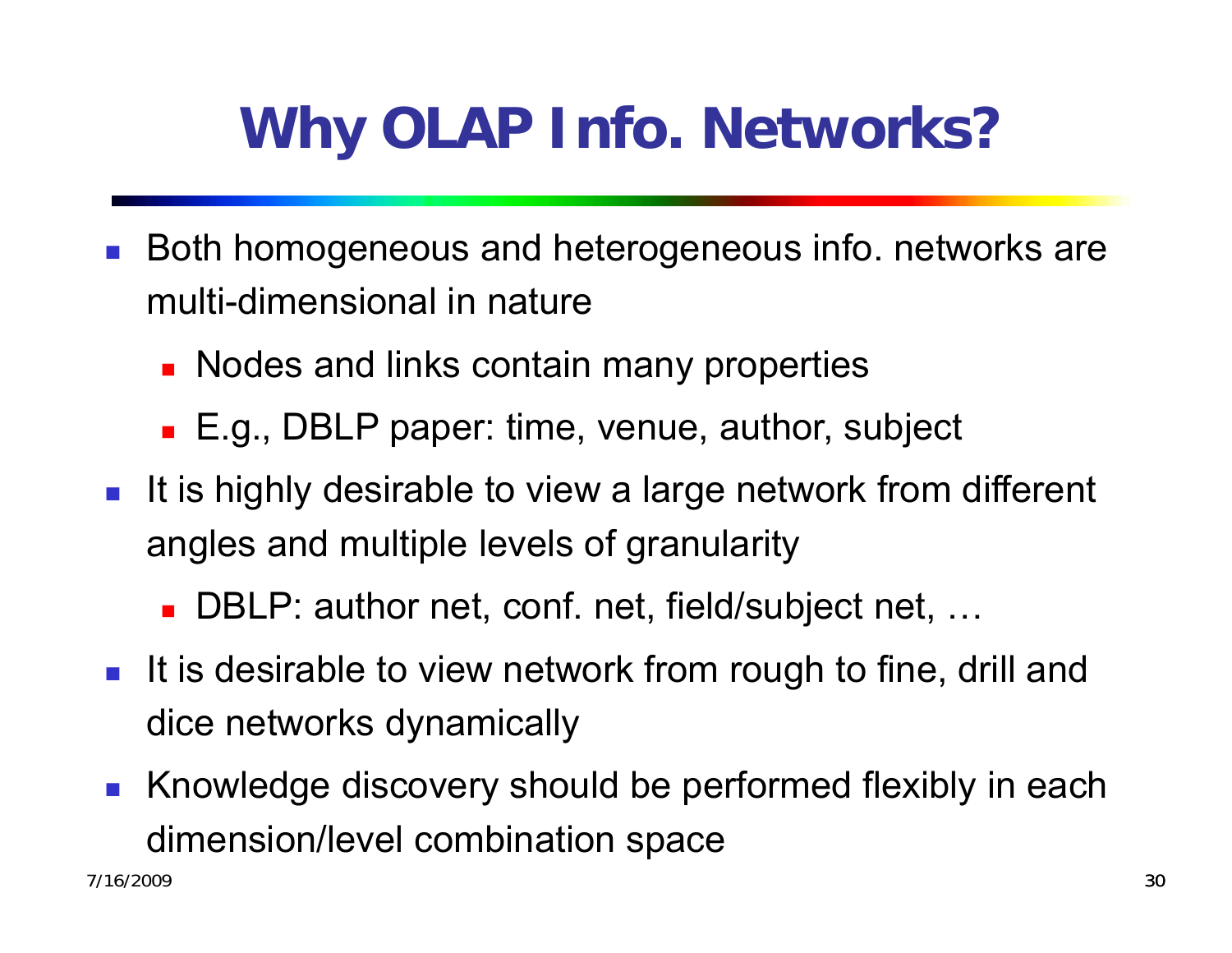#### **Two Kinds of OLAP in Information Networks**

- Two Types of OLAP
	- **Informational OLAP (abbr. I-OLAP)**
	- Topological OLAP (abbr. T-OLAP)
- Discovery-driven OLAP of information networks based on
	- **•** heuristic rules, statistical analysis, pattern mining
- **Discovery of network structures for InfoNet-OLAP** 
	- Coauthor network: advisor-advisee relationship
	- **Ranking: partition network into clusters and rank nodes** in each cluster (RankClus)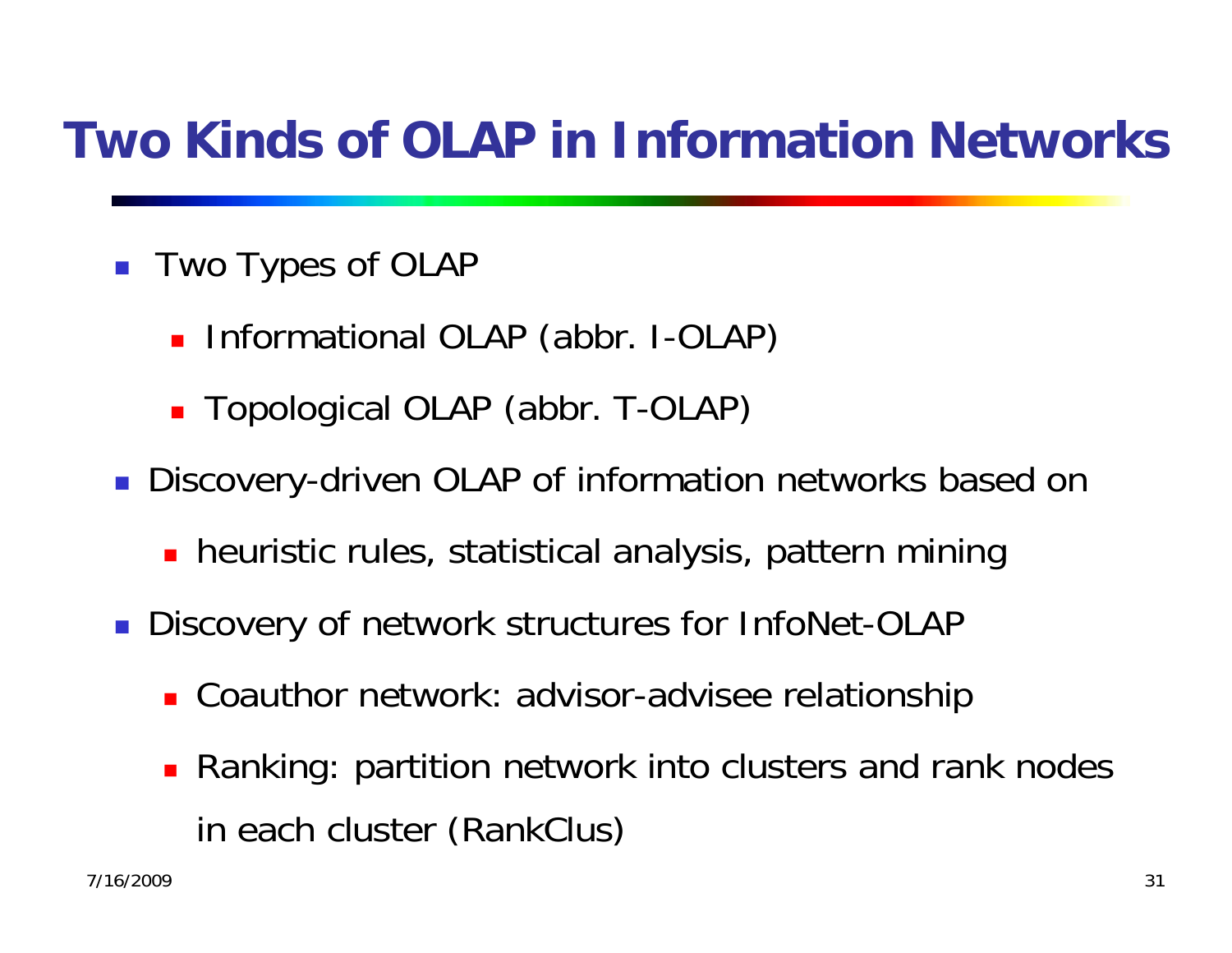### **Informational OLAP**

- F. Dimensions come from informational attributes (venue, time) attached at the whole snapshot level, so-called Info-Dims
- Overlay multiple pieces of information
- Do not change the objects whose interactions are being looked at
	- П In the underlying snapshots, each node is a researcher
	- **I** In the summarized view, each node is still a researcher

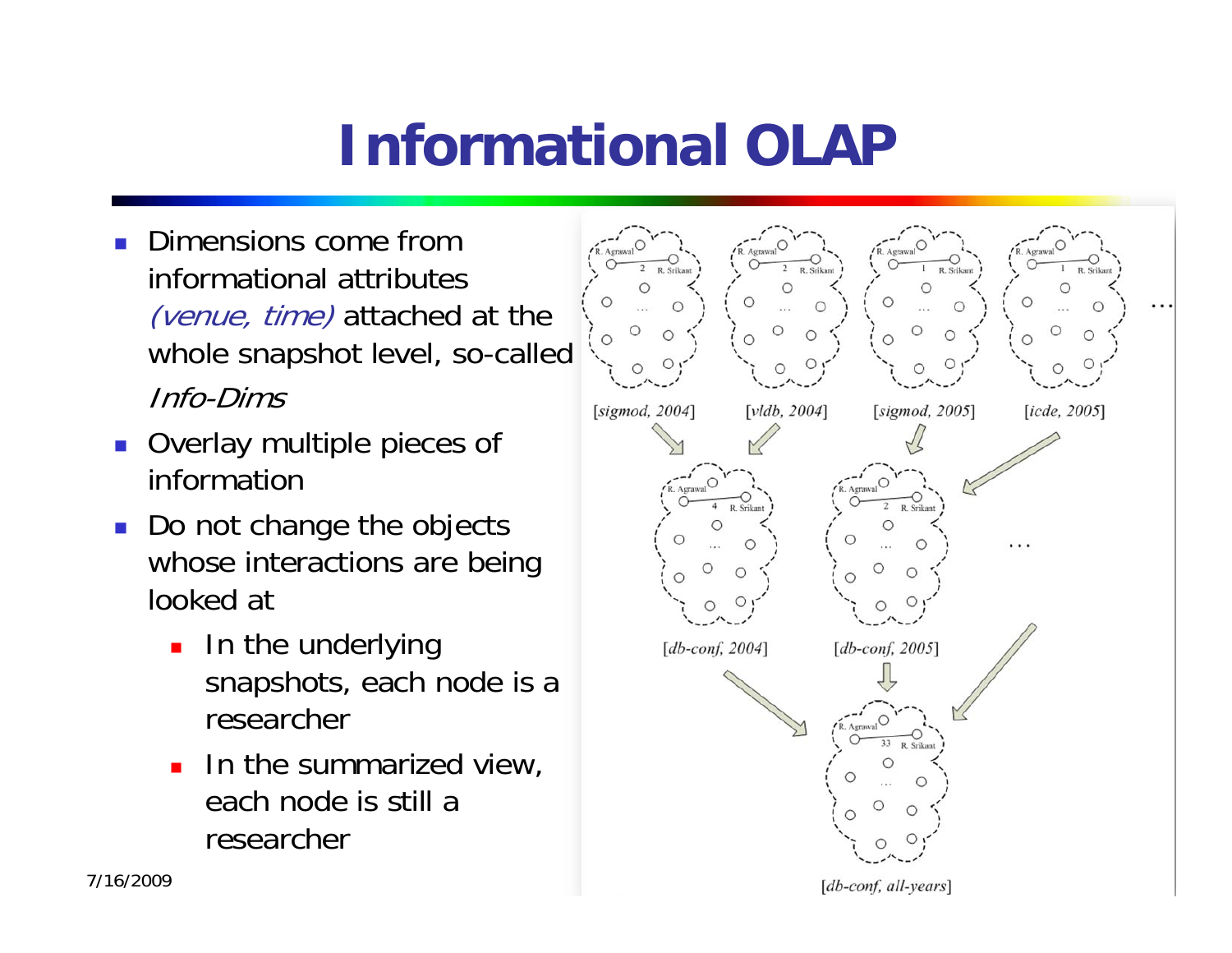# **Topological OLAP**

- **Dimensions come from the node/edge attributes inside** individual networks, so-called Topo-Dims
- Zoom in/Zoom out
- Network topology changed: "generalized" nodes and "generalized" edges
	- **In the underlying** network, each node is a researcher
	- ln the summarized view, each node becomes an institute that comprises multiple researchers

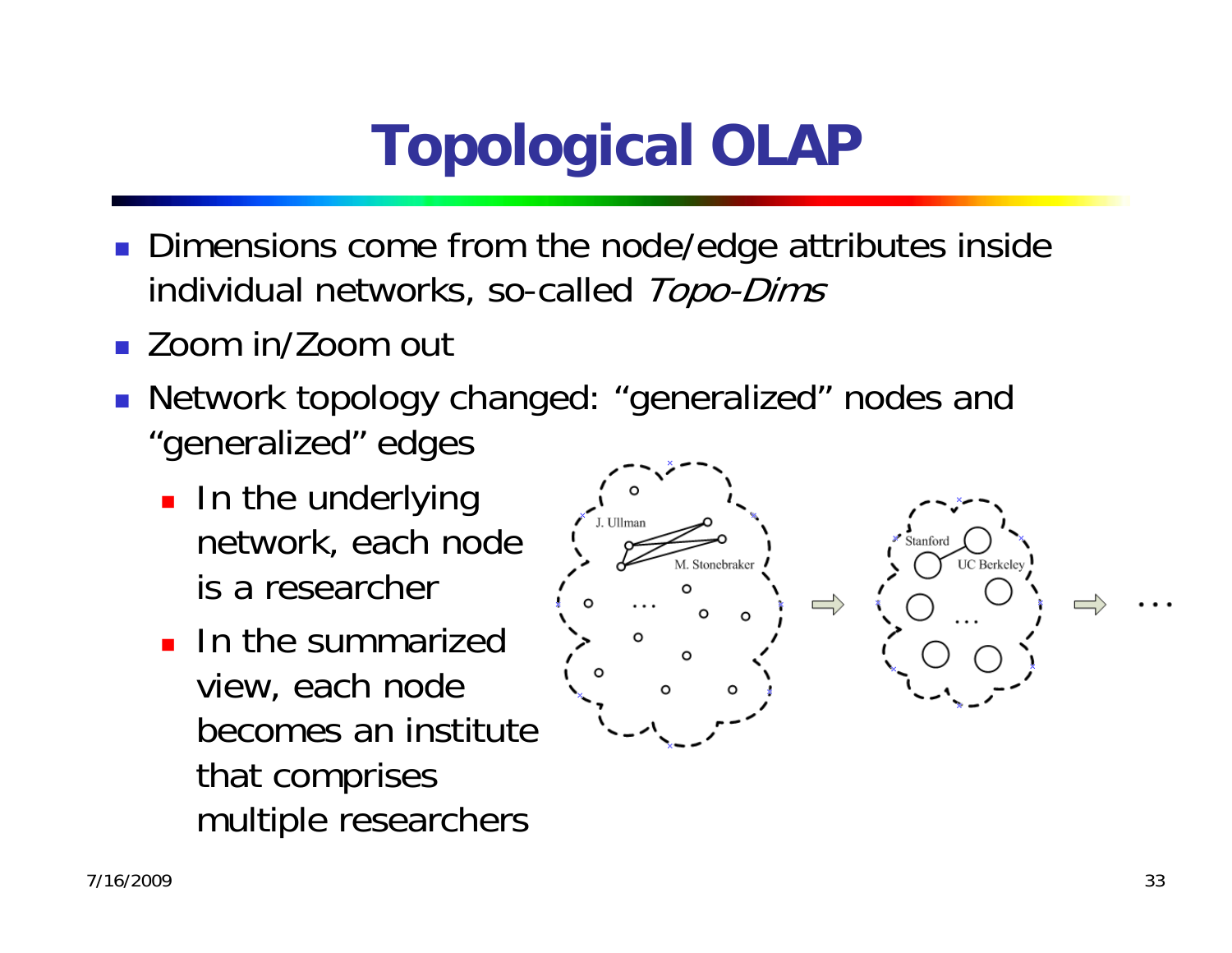#### **Measures in Infonet OLAP**

- **Measure is an aggregated infonet** 
	- **I**-aggregated infonet
	- T-aggregated infonet
	- **Diately 10 Other measures like node count, average degree, etc.** can be treated as derived
- **Infonet plays a dual role** 
	- Data source
	- **Aggregate measure**
- **Neasures could be complex** 
	- e.g., maximum flow, shortest path, centrality
- Combine I-OLAP and T-OLAP into a hybrid case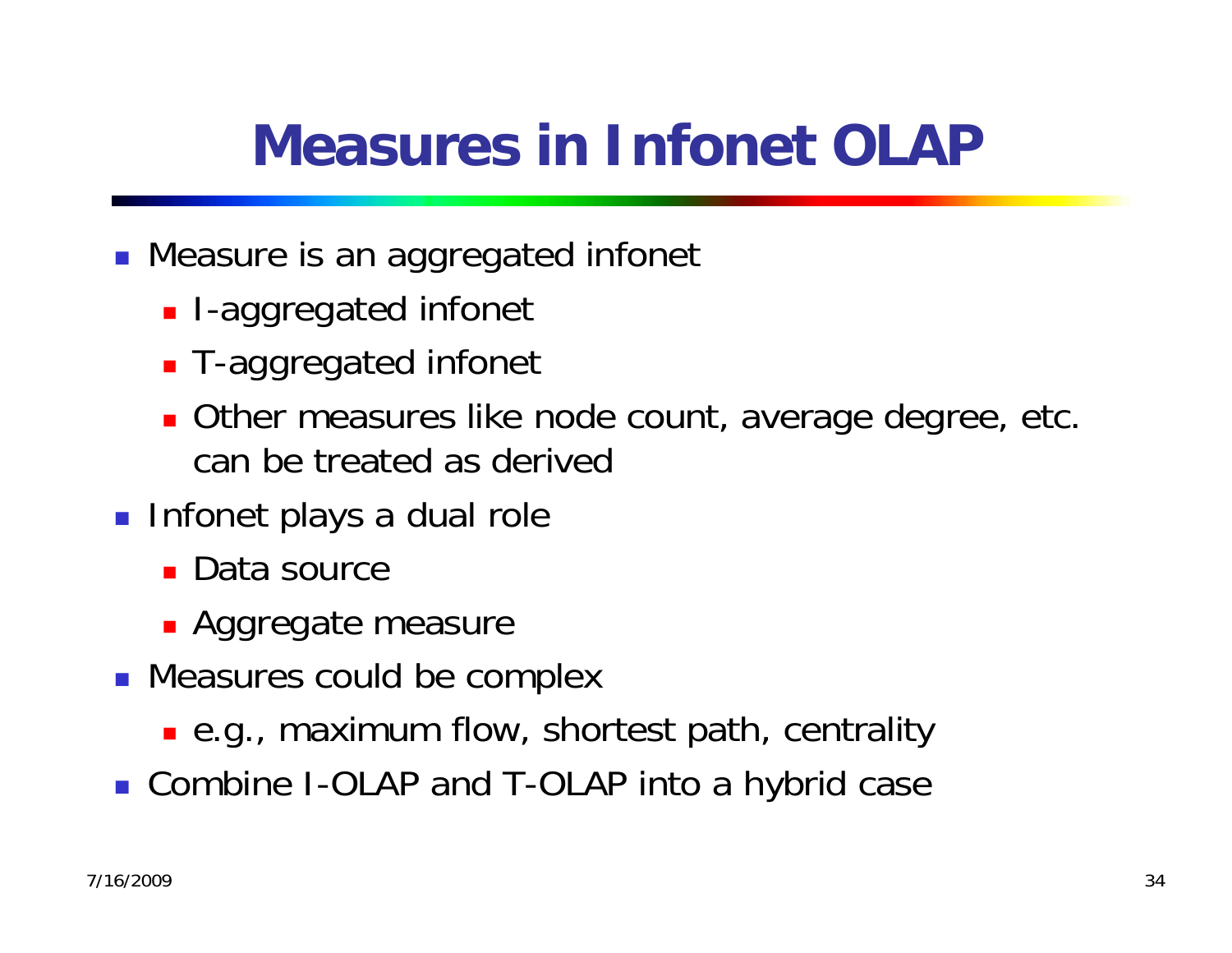#### **Network OLAP Operations**

|                   | <b>Network I-OLAP</b>                                                                                      | <b>Network T-OLAP</b>                                                                                                                                                                                                           |
|-------------------|------------------------------------------------------------------------------------------------------------|---------------------------------------------------------------------------------------------------------------------------------------------------------------------------------------------------------------------------------|
| Roll-up           | <b>Overlay multiple</b><br>snapshots to form a<br>higher-level summary<br>via I-aggregated infonet         | Shrink the topology and obtain a T-<br>aggregated infonet that represents a<br>compressed view, whose topological<br>elements (i.e., nodes and/or edges)<br>have been merged and replaced by<br>corresponding higher-level ones |
| Drill-<br>down    | Return to the set of<br>lower-level snapshots<br>from the higher-level<br>overlaid (aggregated)<br>infonet | A reverse operation of roll-up                                                                                                                                                                                                  |
| <b>Slice/dice</b> | Select a subset of<br>qualifying snapshots<br>based on Info-Dims                                           | Select a subnetwork based on Topo-<br>Dims                                                                                                                                                                                      |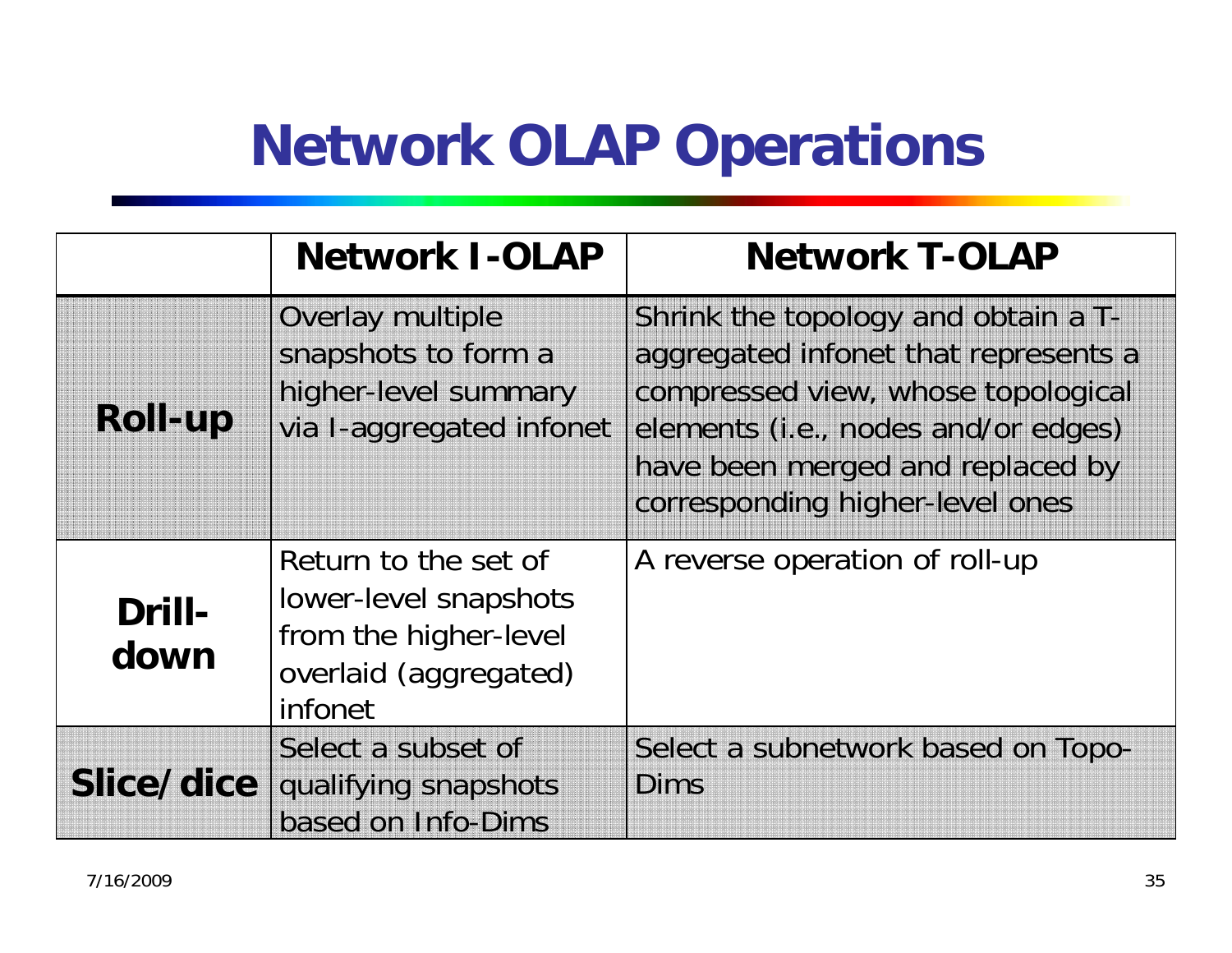### **Measure Classification**

- How to combine and leverage intermediate results?
	- **Distributive** 
		- **The computation of high-level cells can be directly** built on low-level cells
		- **E.g.,** *collaboration frequency*
	- **Algebraic** 
		- **Not distributive, but can be easily derived from** several distributive measures
		- $\blacksquare$  E.g., *maximum flow*
	- Holistic
		- **Neither distributive nor algebraic. Need to go down to** the raw data and start from scratch
		- **E**.g., *centrality*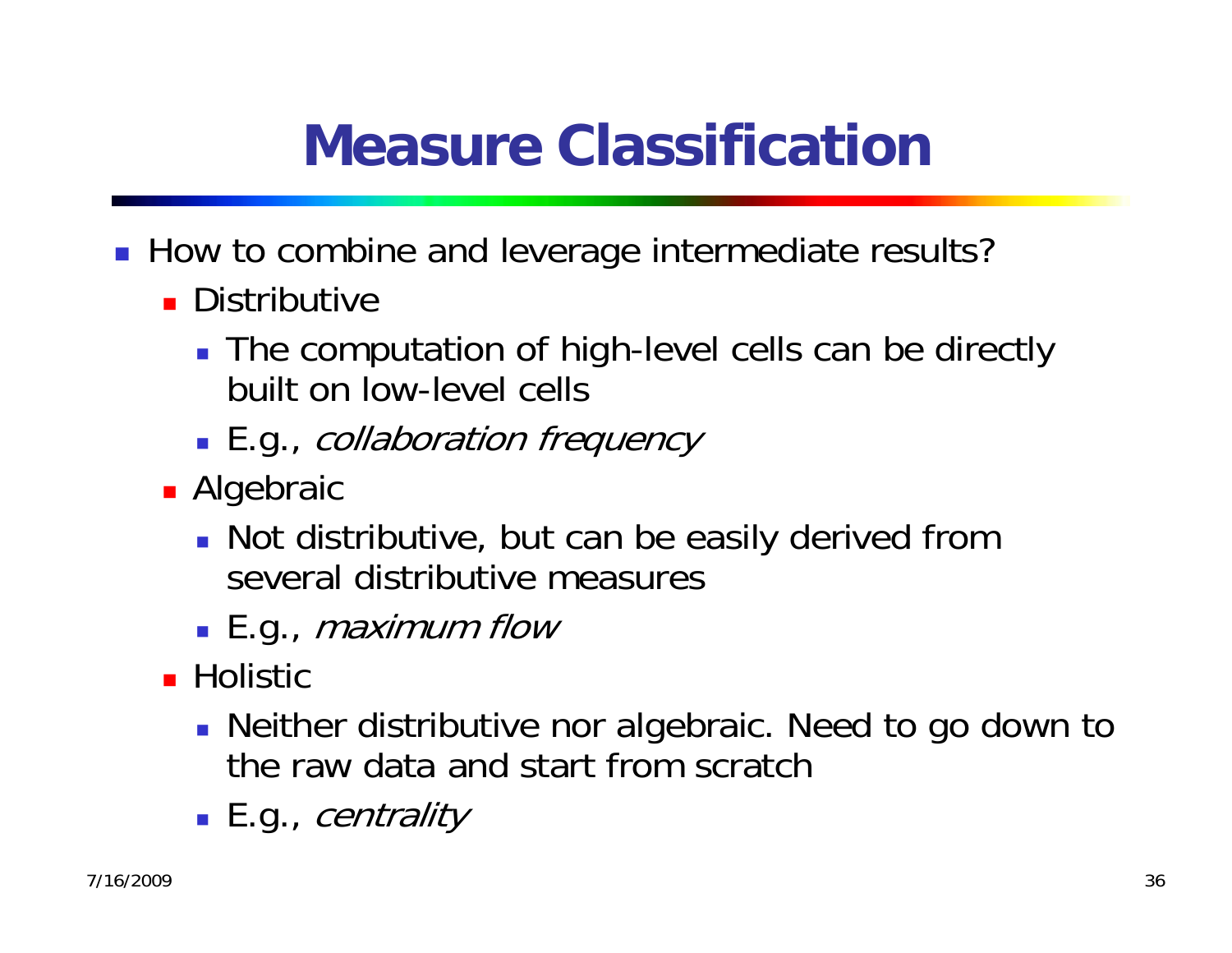# **Optimizations**

- Special measures may have special properties that can help optimize the calculations
- **Localization** 
	- **During computation, only a neighborhood of the networks** needs to be consulted
		- e.g., the collaboration frequency of "R. Agrawal" and "R.Srikant" for [*sigmod, all-years*] only depends on their collaboration frequencies in each SIGMOD conferences
		- Perfect (i.e., 0-neighborhood) localization
		- **Example 1** K-neighborhood is less ideal, but still useful
			- e.g., # of common friends shared by "R. Agrawal" and "R.Srikant"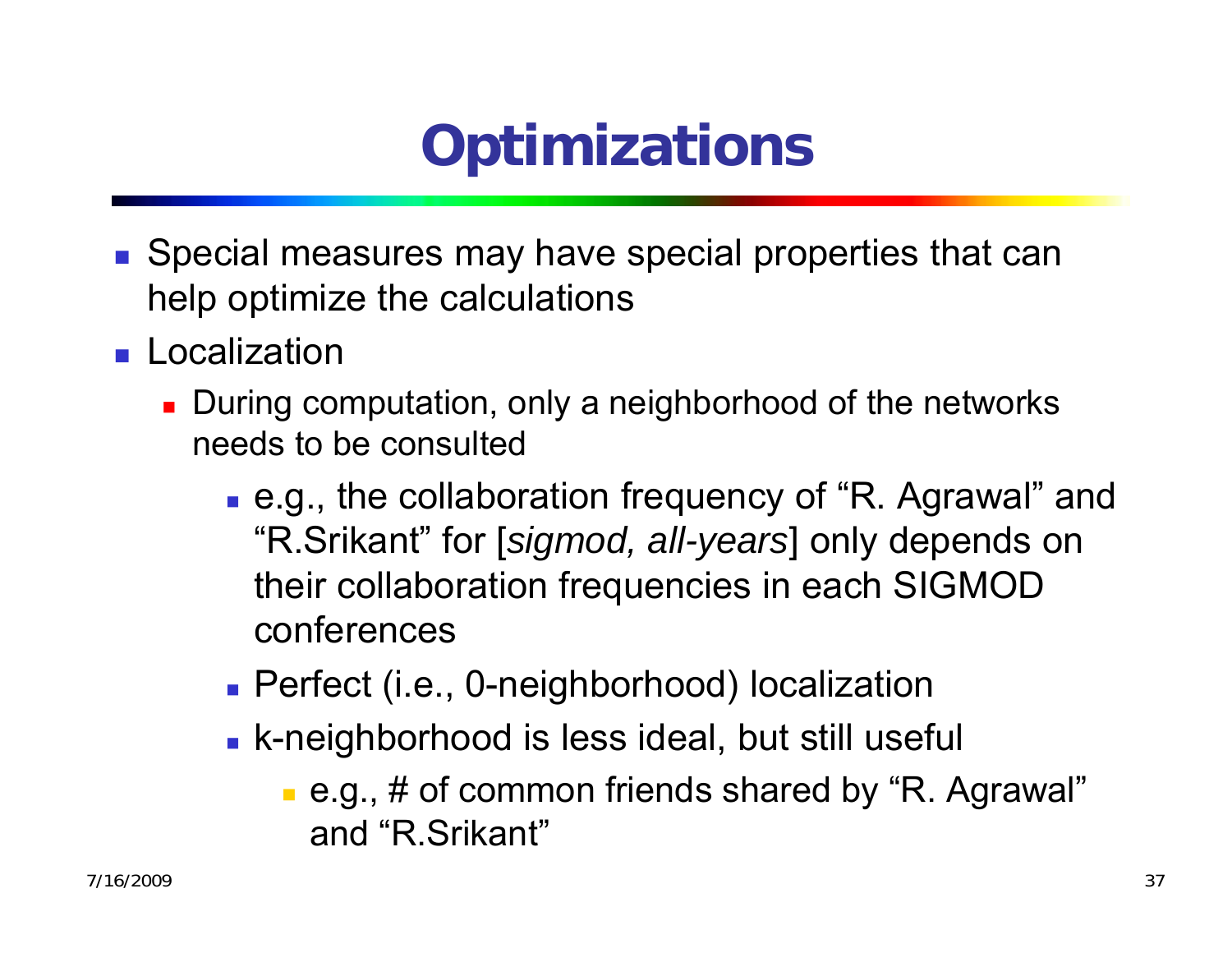#### **Talk Outline**

- **Introduction to Information Networks**
- ■ Data Integration, Cleaning and Validation in Information Networks
- **STATE OF STATE OF STATE OF STATE OF STATE OF STATE OF STATE OF STATE OF STATE OF STATE OF STATE OF STATE OF S** ■ Online Analytical Processing of Information **Networks**

 $\sqrt{\phantom{a}}$ 

**STATE OF STATE OF STATE OF STATE OF STATE OF STATE OF STATE OF STATE OF STATE OF STATE OF STATE OF STATE OF S • Mining Information Networks** 

#### **STATE OF STATE OF STATE OF STATE OF STATE OF STATE OF STATE OF STATE OF STATE OF STATE OF STATE OF STATE OF S Summary**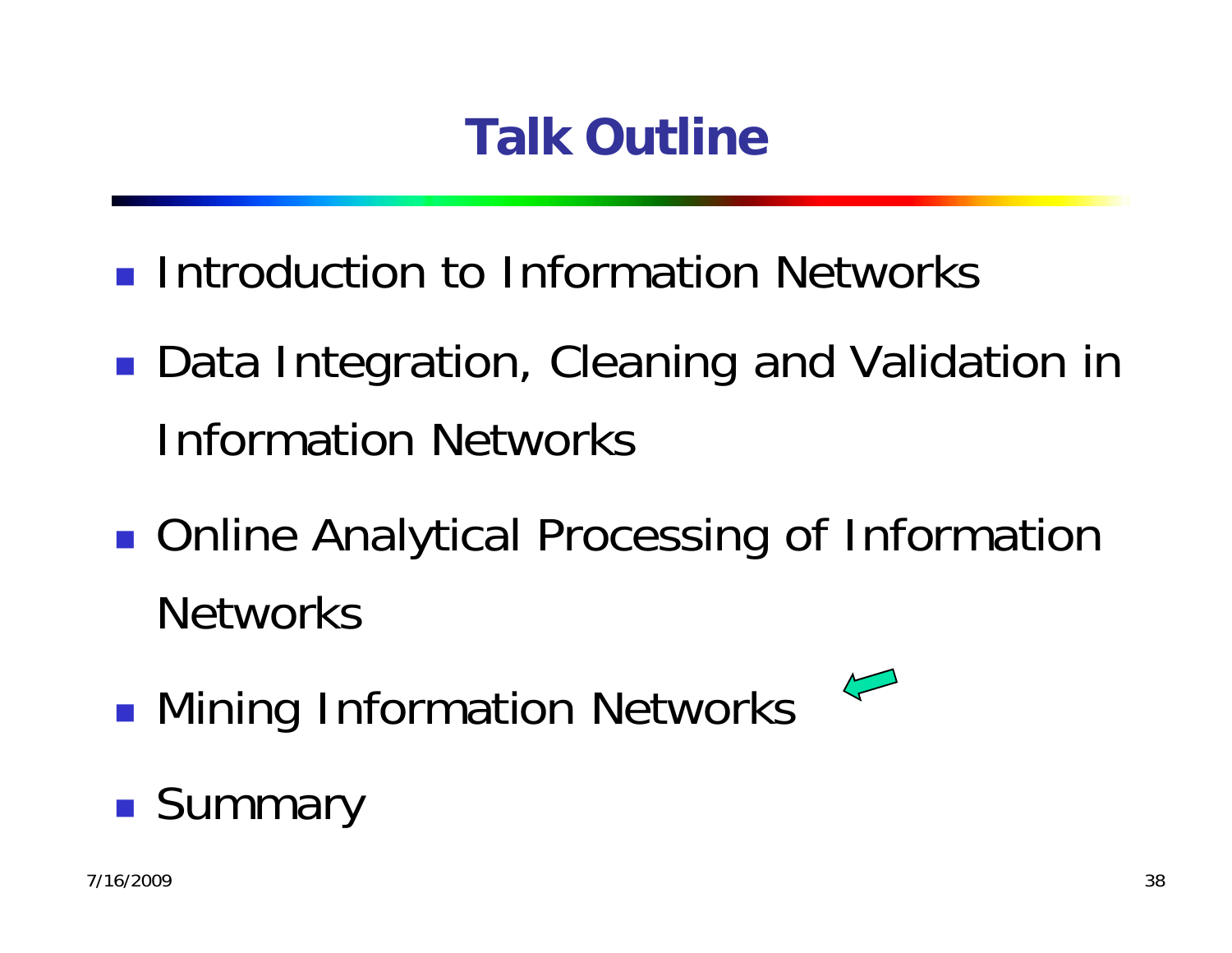### **Link-Based Clustering: Start from Link-Based Similarity (SimRank)**



"Two queries are similar if they are connected to similar ads"

- П "Two ads are similar if they are connected to similar queries"
- Iterative procedure: at each iteration similarity propagates in the graph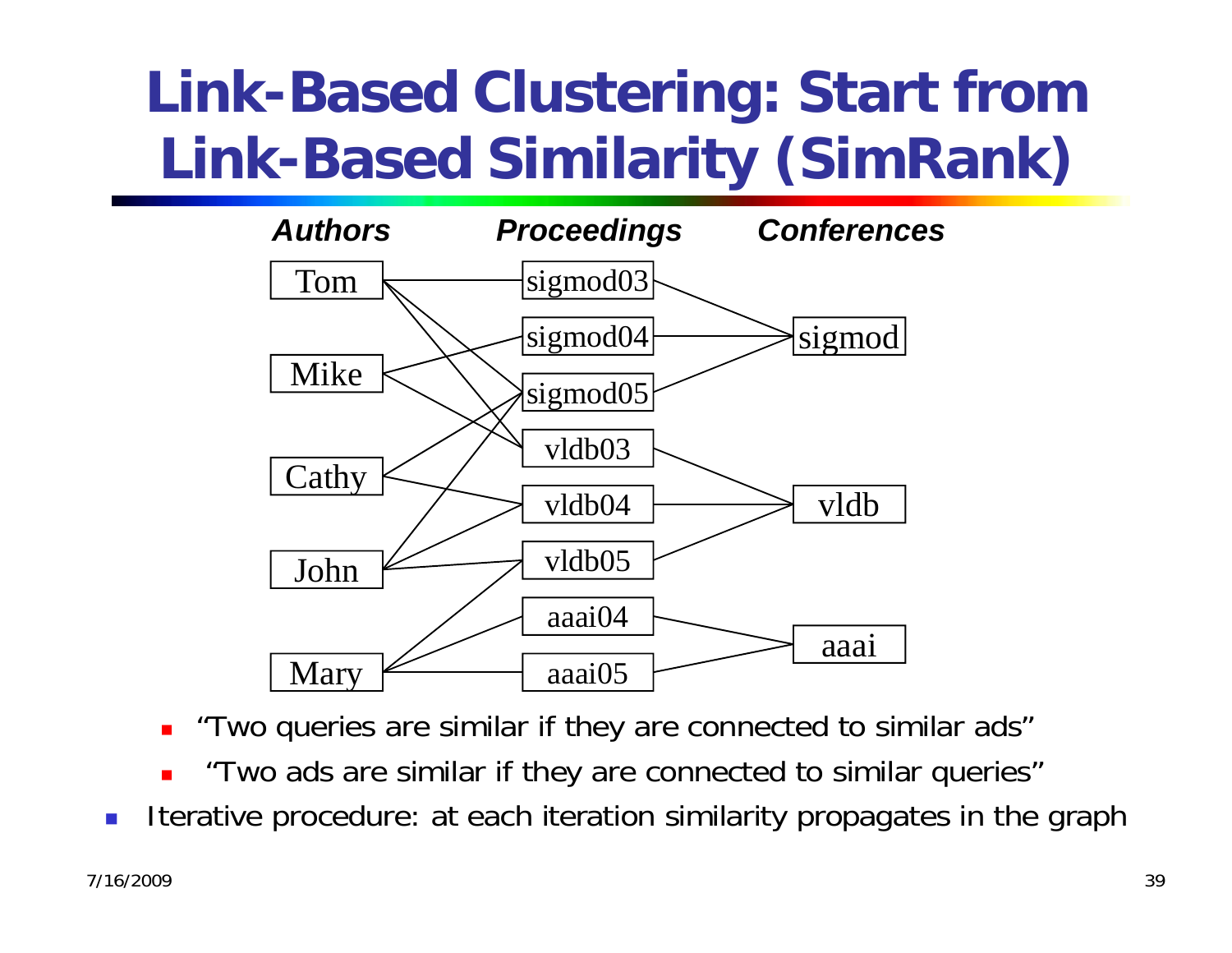#### **Link-Based Similarities: SimRank**

F. Two objects are similar if they are linked with the same or similar objects





Jeh & Widom, KDD'2002 - SimRank

The similarity between two objects  $x$ and  $y$  is defined as the average similarity between objects linked with  $x$  and those with  $y$ :

$$
sim(a,b) = \frac{C}{|I(a)||I(b)|} \sum_{i=1}^{|I(a)||I(b)|} \sum_{j=1}^{|I(a)||I(b)|} sim(I_i(a), I_j(b))
$$

Expensive to compute:

For a dataset of  $\mathcal N$  objects and  $\mathcal M$ links, it takes  $O(N^2)$  space and  $O(M^2)$  time to compute all similarities.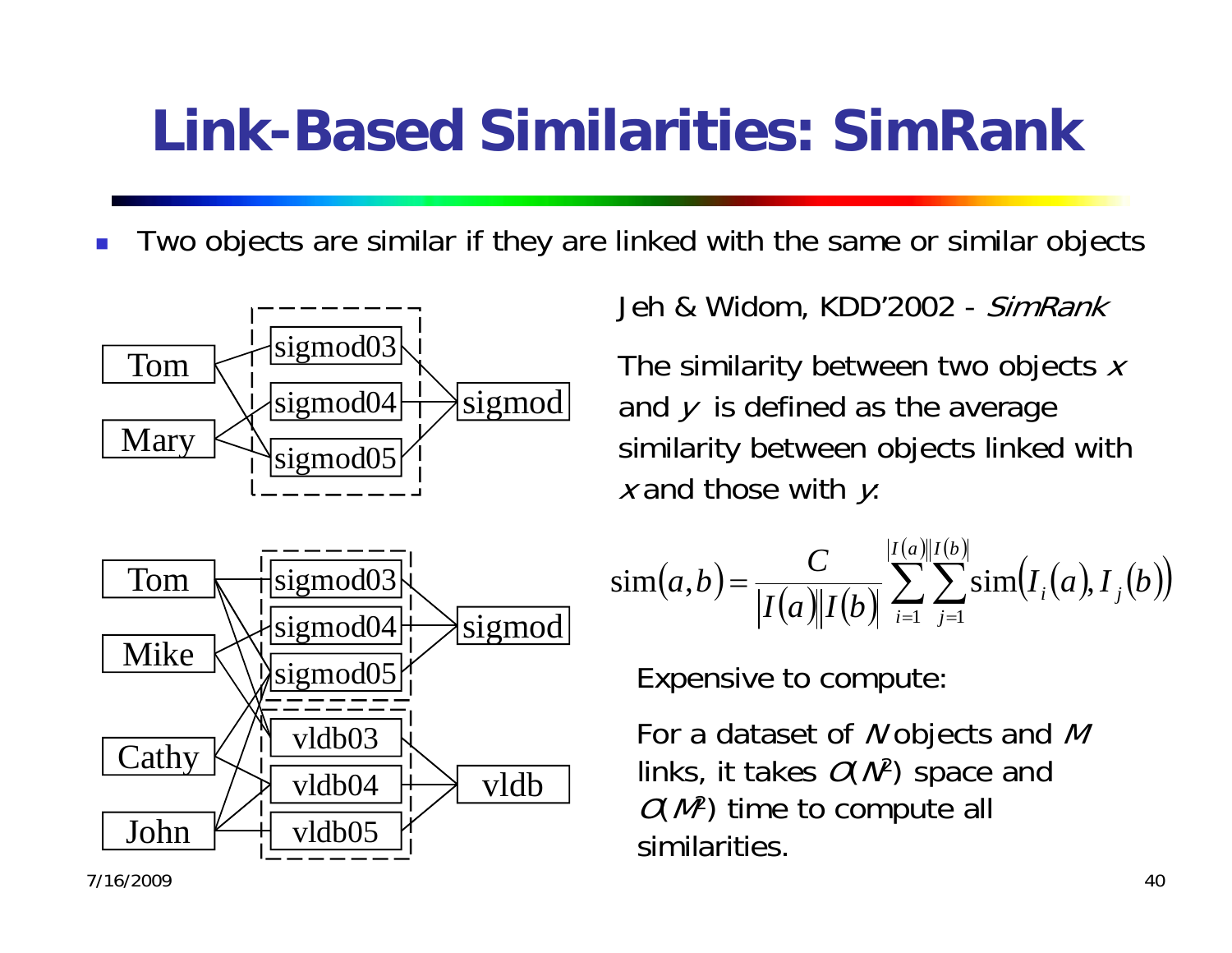#### **Observation 1: Hierarchical Structures**

- $\mathbb{R}^3$  Hierarchical structures often exist naturally among objects (e.g., taxonomy of animals)
	- A hierarchical structure of products in Walmart



Relationships between articles and words (Chakrabarti, Papadimitriou, Modha, Faloutsos, 2004)



 $\sim$  41 Words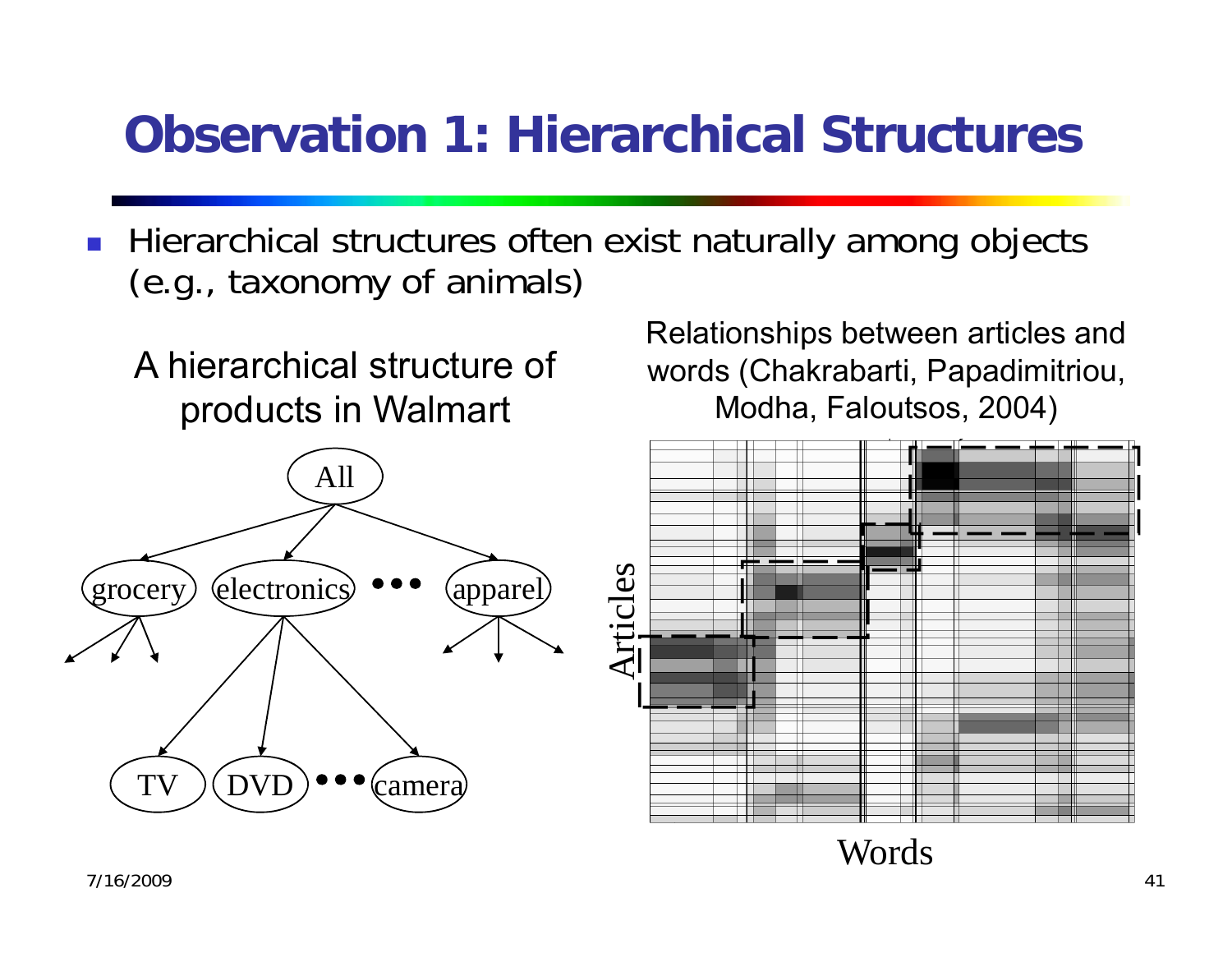#### **Observation 2: Distribution of Similarity**



- **Power law distribution exists in similarities** 
	- 56% of similarity entries are in [0.005, 0.015]
	- 1.4% of similarity entries are larger than 0.1
	- П Our goal: Design a data structure that stores the significant similarities and compresses insignificant ones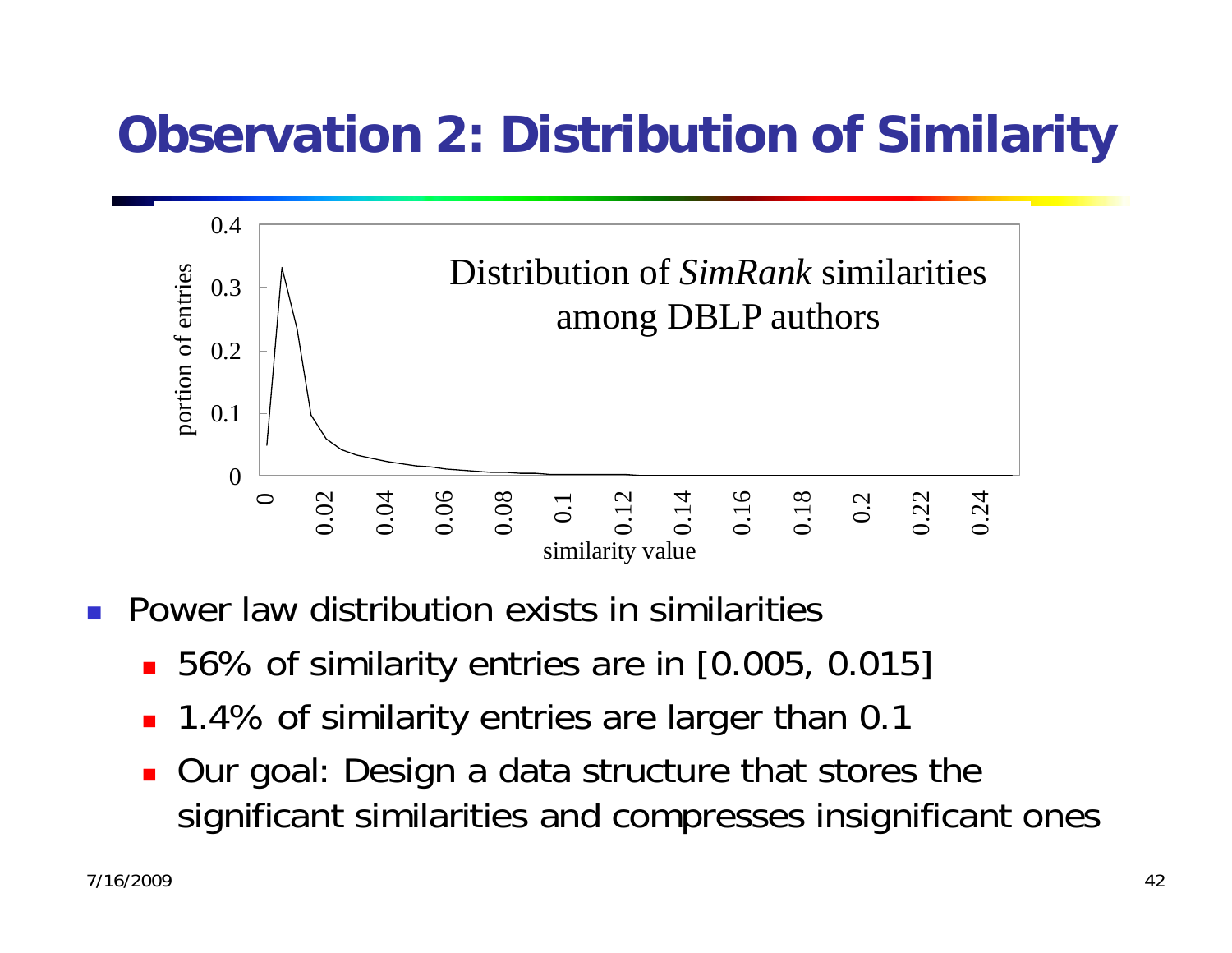#### **Our Data Structure: SimTree**

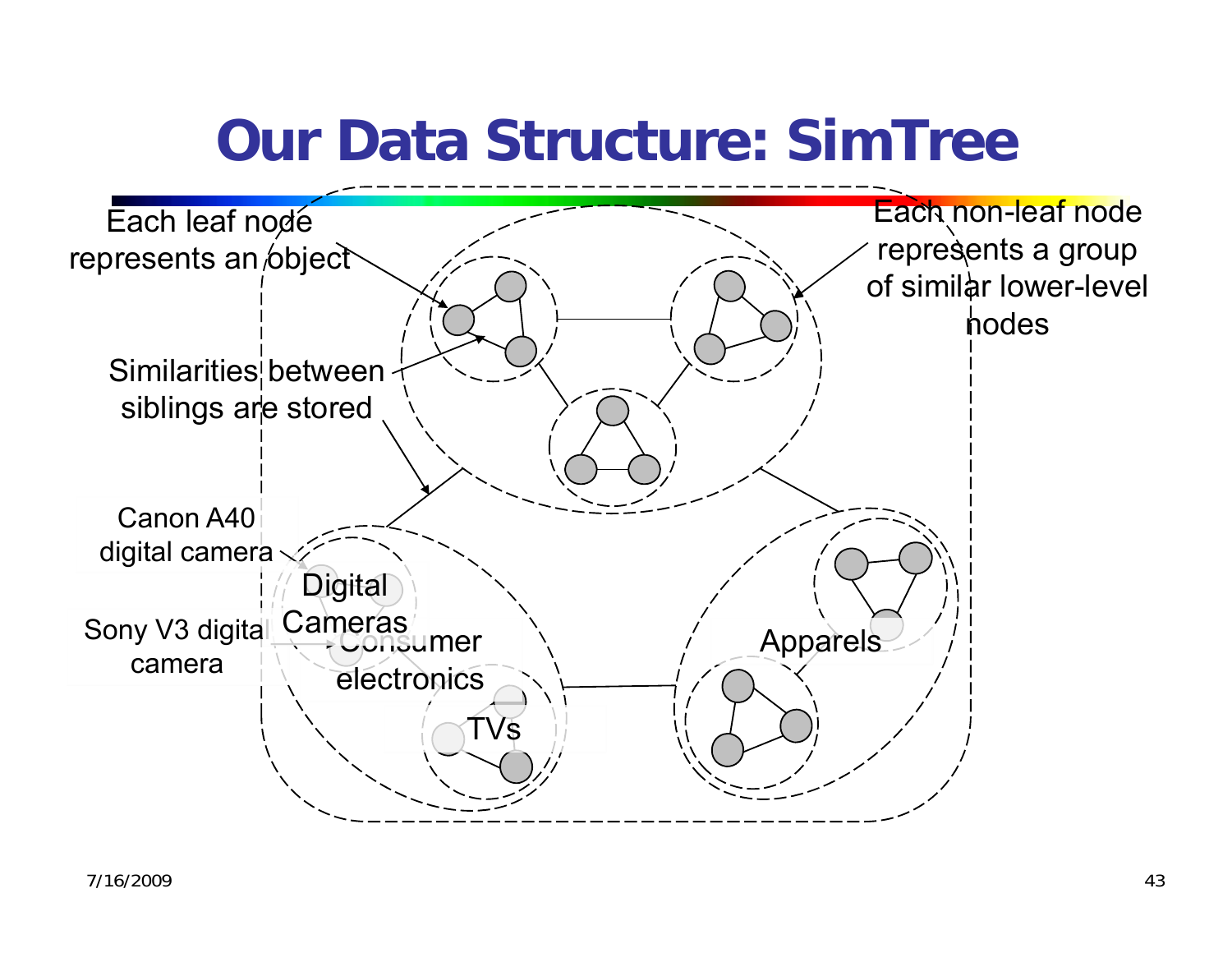### **Similarity Defined by SimTree**



- $\sin^2(\eta_7,\eta_8) = s(\eta_7,\eta_4)$  x  $s(\eta_4,\eta_5)$  x  $s(\eta_5,\eta_8)$ 
	- Path-based node similarity
- F. Adjustment ratio for  $x =$

Average similarity between  $x$  and all other nodes Average similarity between x's parent and all other nodes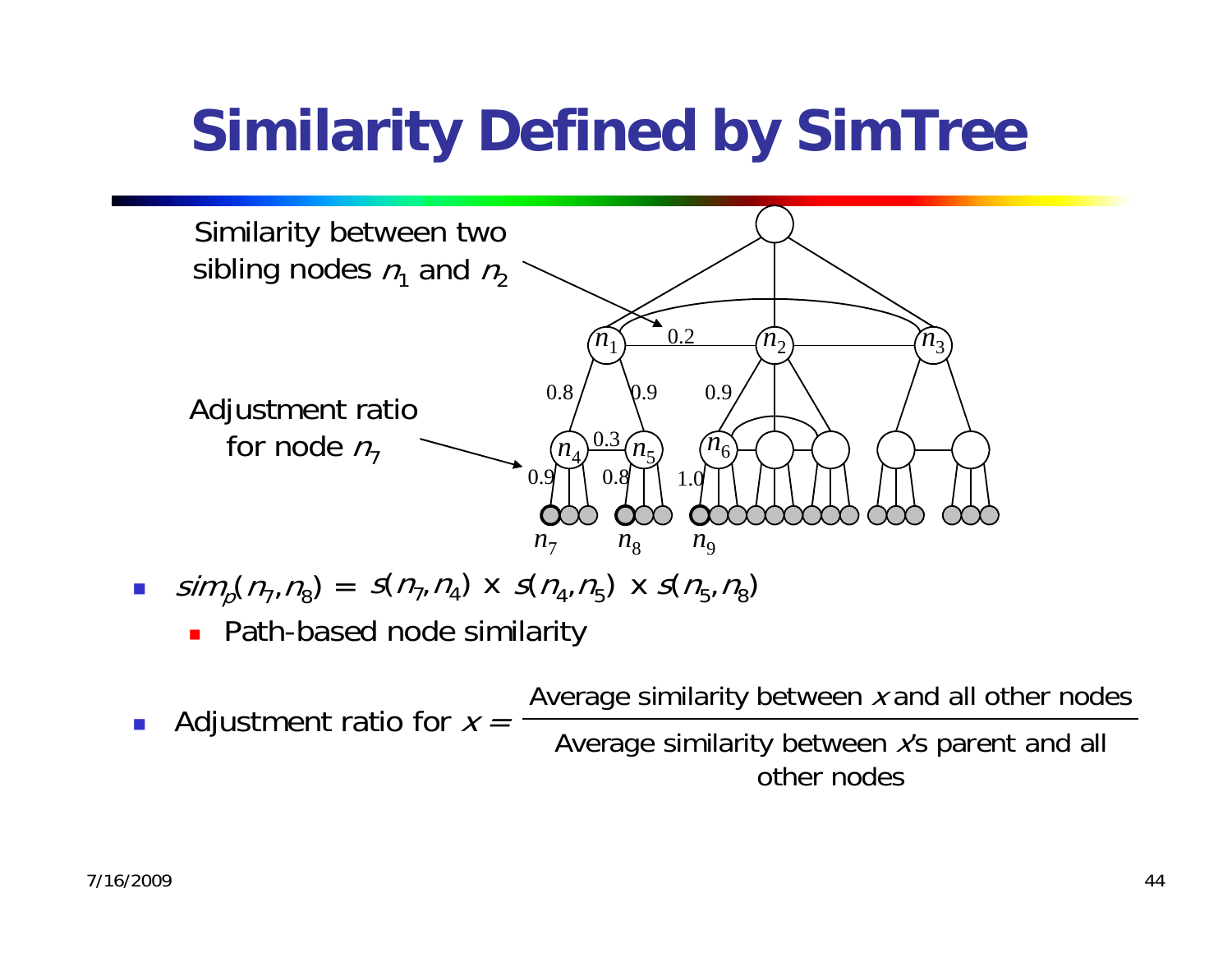#### **Overview of LinkClus**

- F. Initialize a SimTree for objects of each type
- F. Repeat
	- For each SimTree, update the similarities between its nodes using similarities in other SimTrees
		- Similarity between two nodes x and y is the average similarity between objects linked with them
	- Adjust the structure of each SimTree
		- **Assign each node to the parent node that it is most** similar to
- X. Yin, J. Han, and P. S. Yu, "LinkClus: Efficient Clustering via Heterogeneous Semantic Links", VLDB'06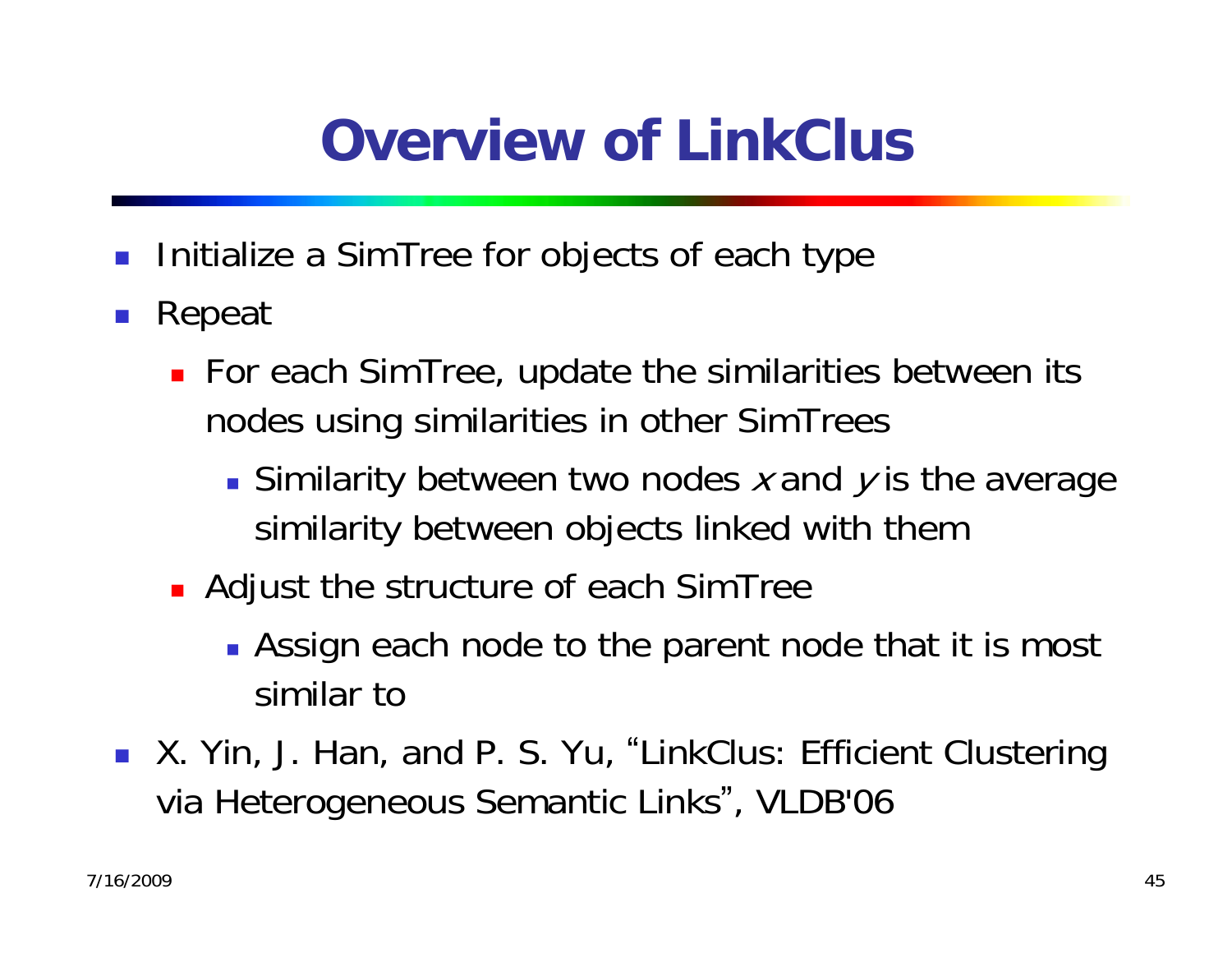### **Initialization of SimTrees**

- F. Initializing a SimTree
	- **Repeatedly find groups of tightly related nodes, which** are merged into a higher-level node
- **Tightness of a group of nodes** 
	- For a group of nodes  $\{n_1, ..., n_k\}$ , its tightness is defined as the number of leaf nodes in other SimTrees that are connected to all of  $\{n_1, ..., n_k\}$

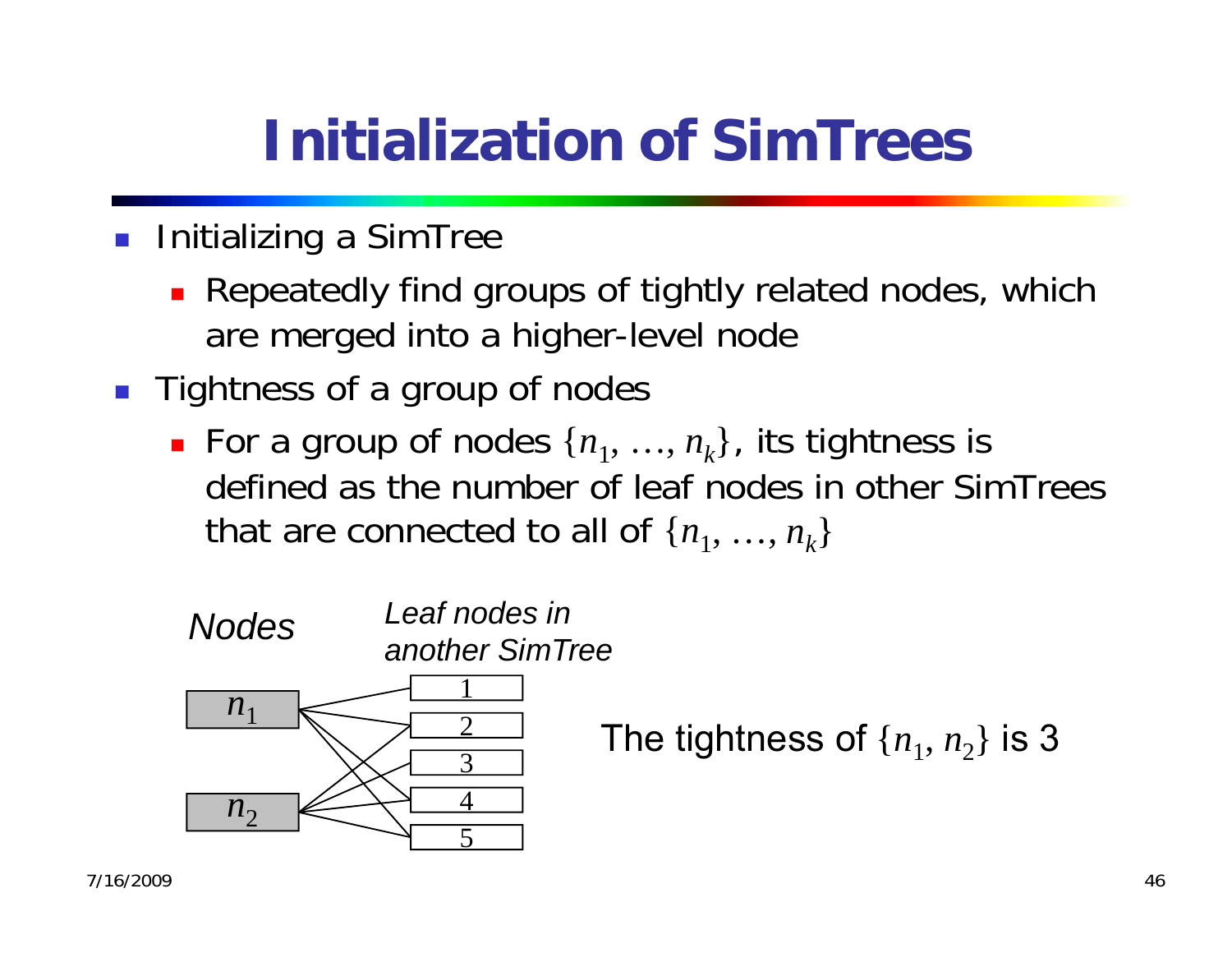# **(continued)**

 $\mathbb{R}^3$ Finding tight groups  $\longrightarrow$  Frequent pattern mining *Reduced toTransactions*

The tightness of a group of nodes is the support of a frequent pattern



- **Procedure of initializing a tree** 
	- **Start from leaf nodes (level-0)**
	- П At each level *l*, find non-overlapping groups of similar nodes with frequent pattern mining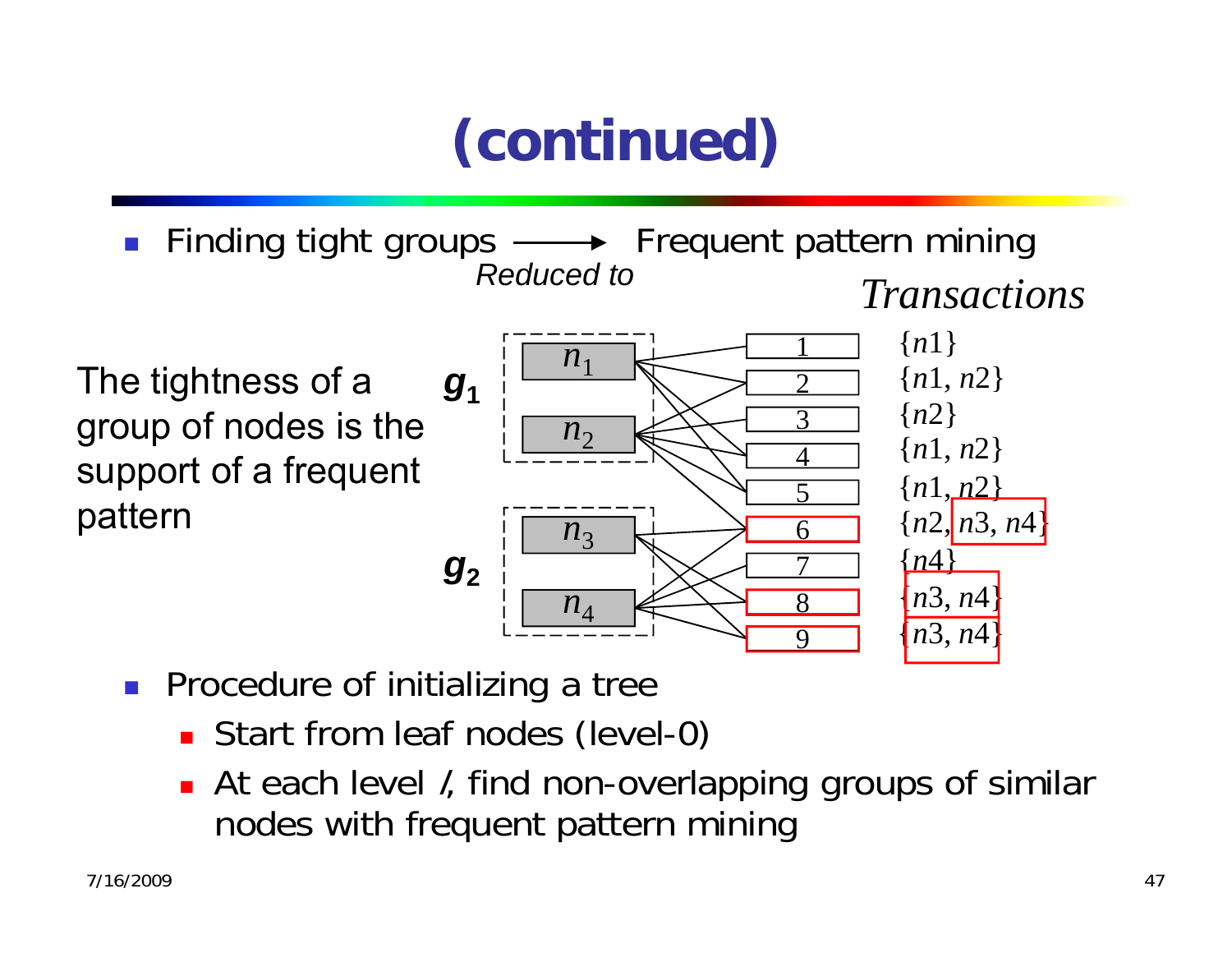#### **Updating Similarities Between Nodes**

- F. The initial similarities can seldom capture the relationships between objects
- F. Iteratively update similarities
	- Π Similarity between two nodes is the average similarity between objects linked with them



1011 1213 14 $sim(n_a,n_b) =$ average similarity between  $(1)$  and

takes *O*(3x2) time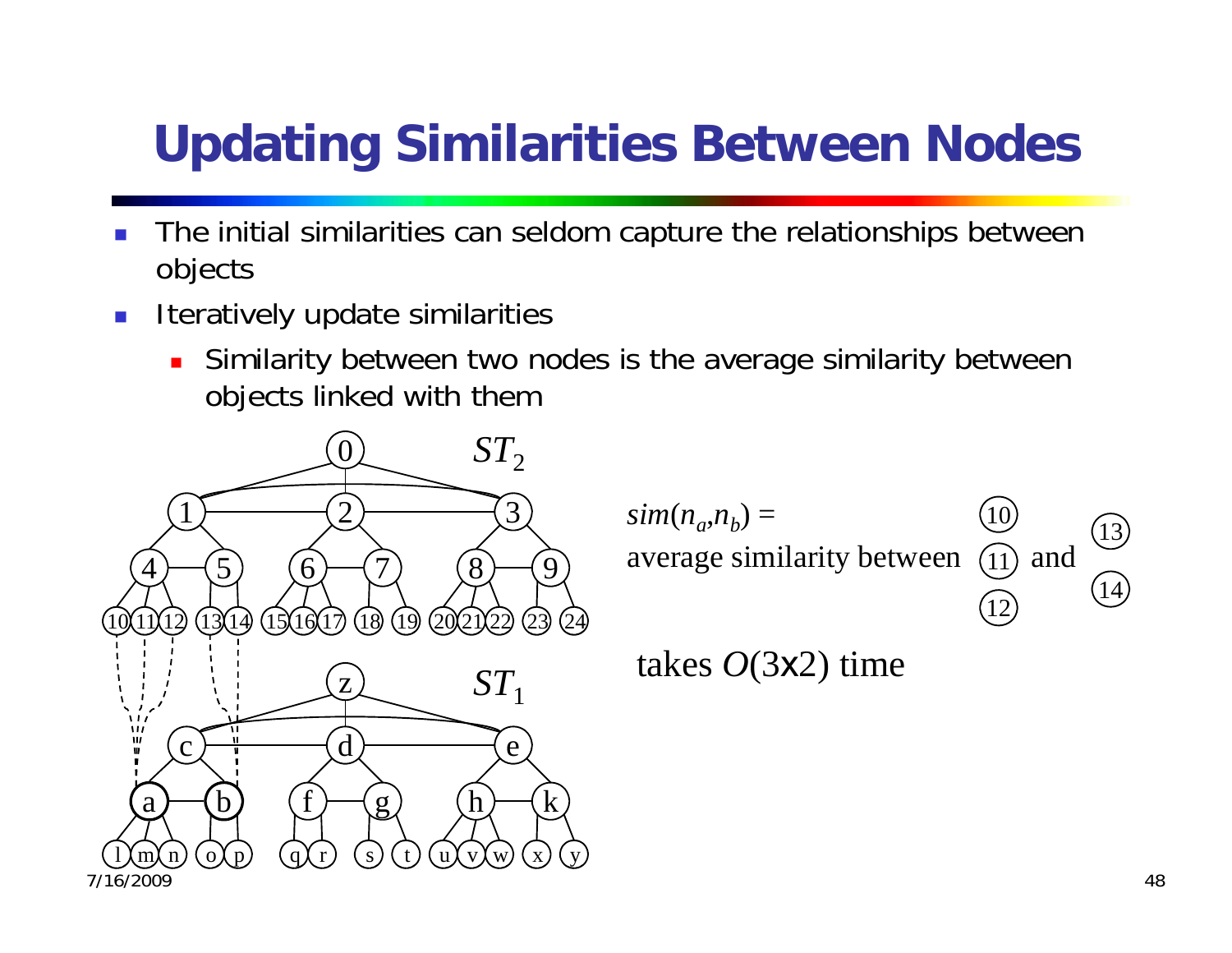

- F. After similarity changes, the tree structure also needs to be changed
	- **If a node is more similar to its parent's sibling, then move** it to be a child of that sibling
	- Try to move each node to its parent's sibling that it is most similar to, under the constraint that each parent node can have at most  $\it{c}$  children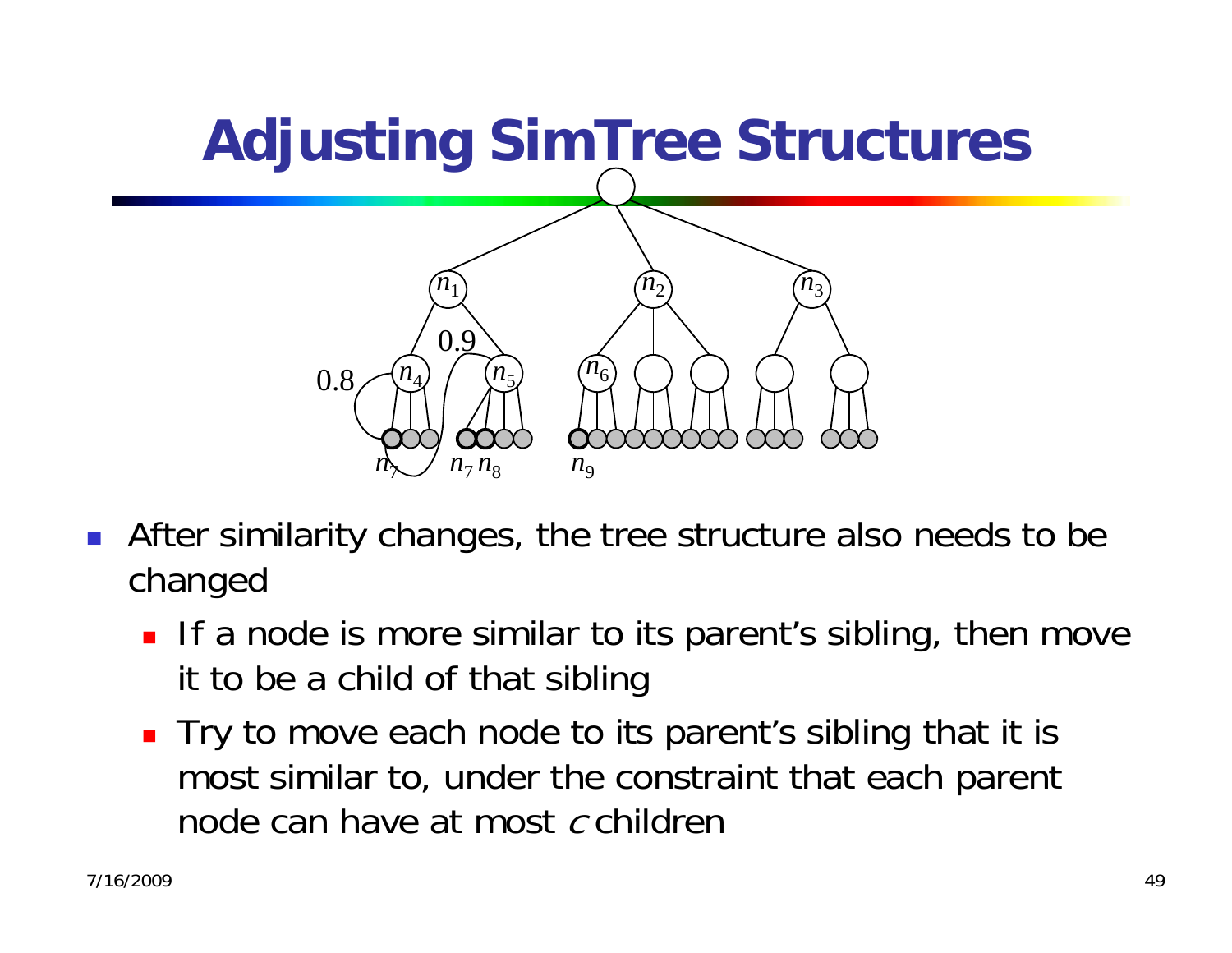#### **Complexity**

For two types of objects, N in each, and M linkages between them.

|                              | Time             | Space         |
|------------------------------|------------------|---------------|
| <b>Updating similarities</b> | $O(M(\log M)^2)$ | $O(M+N)$      |
| Adjusting tree structures    | O(N)             | O(N)          |
|                              |                  |               |
| LinkClus                     | $O(M(\log N)^2)$ | $O(M+N)$      |
| SimRank                      | O( NP`           | $(\Lambda^2)$ |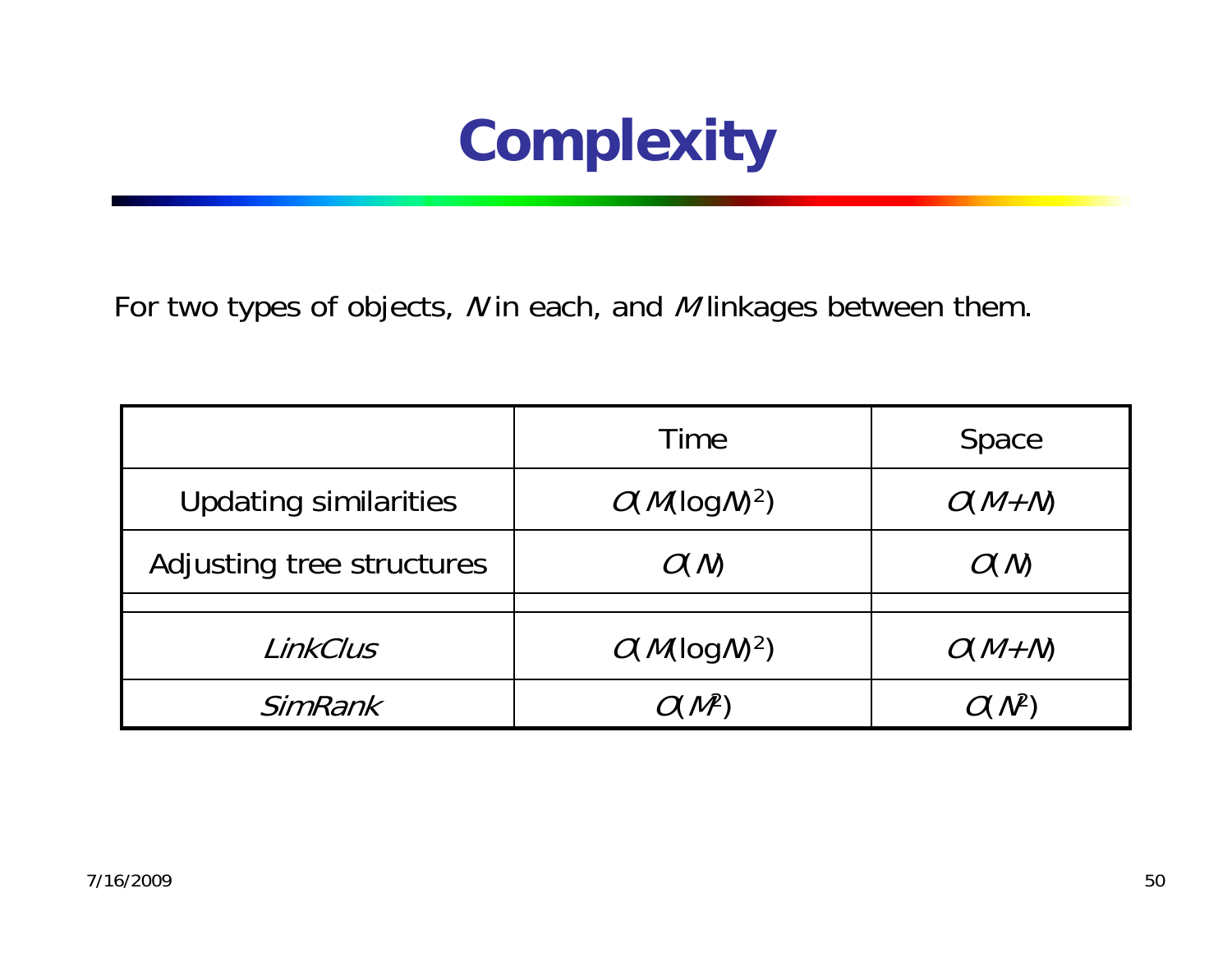# **Empirical Study**

- $\mathbb{R}^3$  Generating clusters using a SimTree
	- **Suppose K clusters are to be generated**
	- **Find a level in the SimTree that has number of nodes** closest to K
	- **•** Merging most similar nodes or dividing largest nodes on that level to get  $K$  clusters
- Accuracy
	- Measured by manually labeled data
	- **Accuracy of clustering: Percentage of pairs of objects** in the same cluster that share common label
- **Efficiency and scalability** 
	- **Scalability w.r.t. number of objects, clusters, and** linkages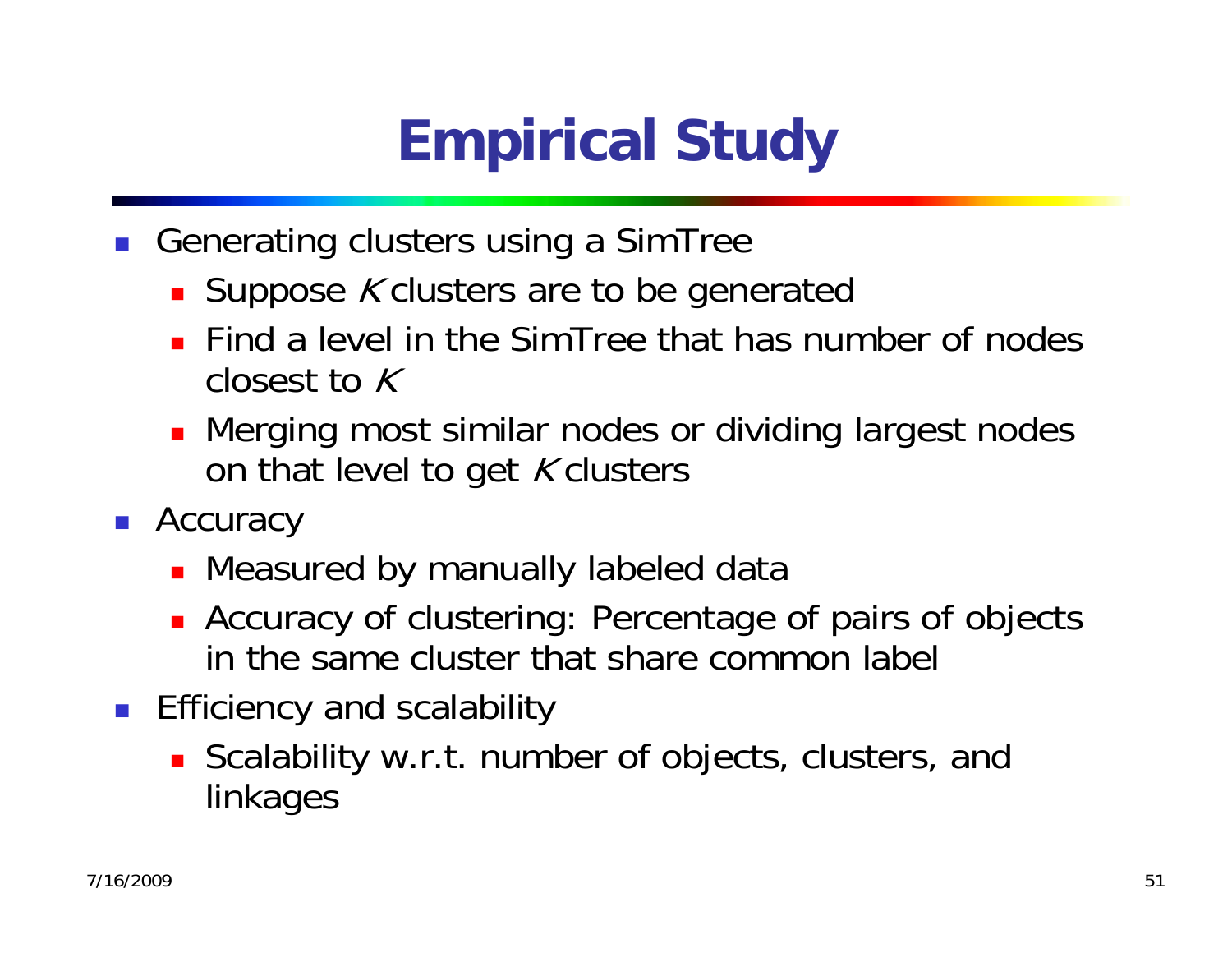### **Experiment Setup**

- F. DBLP dataset: 4170 most productive authors, and 154 well-known conferences with most proceedings
	- Manually labeled research areas of 400 most productive authors according to their home pages (or publications)
	- Manually labeled areas of 154 conferences according to their call for papers
- $\mathcal{C}_{\mathcal{A}}$ Approaches Compared:

7/16/2009

- SimRank (Jeh & Widom, KDD 2002)
	- Computing pair-wise similarities
- SimRank with FingerPrints (F-SimRank)
	- Fogaras & R´acz, WWW 2005
	- pre-computes a large sample of random paths from each object and uses samples of two objects to estimate SimRank similarity
- ReCom (Wang et al. SIGIR 2003)
- 52 objectsIteratively clustering objects using cluster labels of linked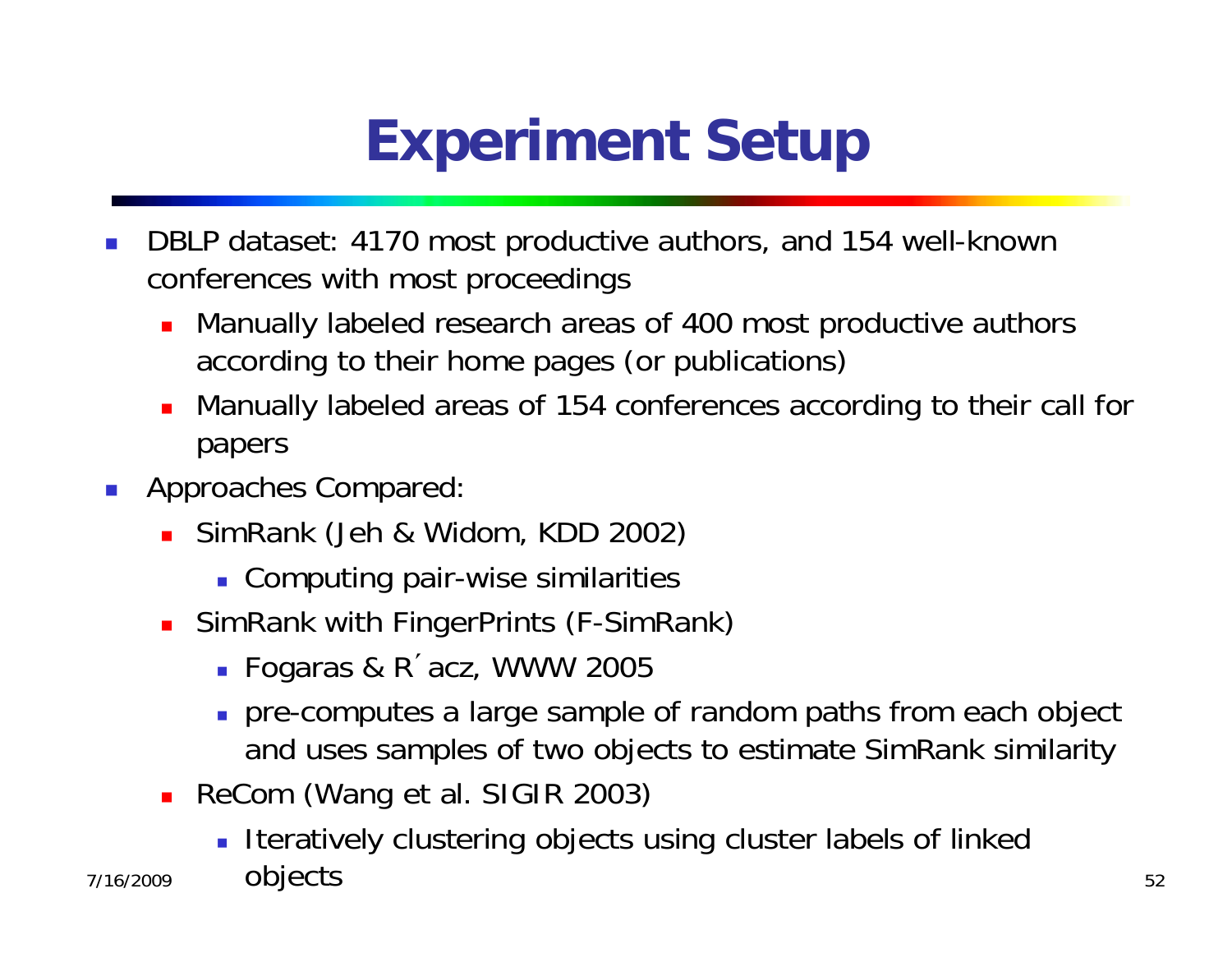#### **Accuracy**



#iteration

#iteration

| Approaches       | Accr-Author | Accr-Conf | average time |
|------------------|-------------|-----------|--------------|
| <b>LinkClus</b>  | 0.957       | 0.723     | 76.7         |
| <b>SimRank</b>   | 0.958       | 0.760     | 1020         |
| <b>ReCom</b>     | 0.907       | 0.457     | 43.7         |
| <b>F-SimRank</b> | 0.908       | 0.583     | 83.6         |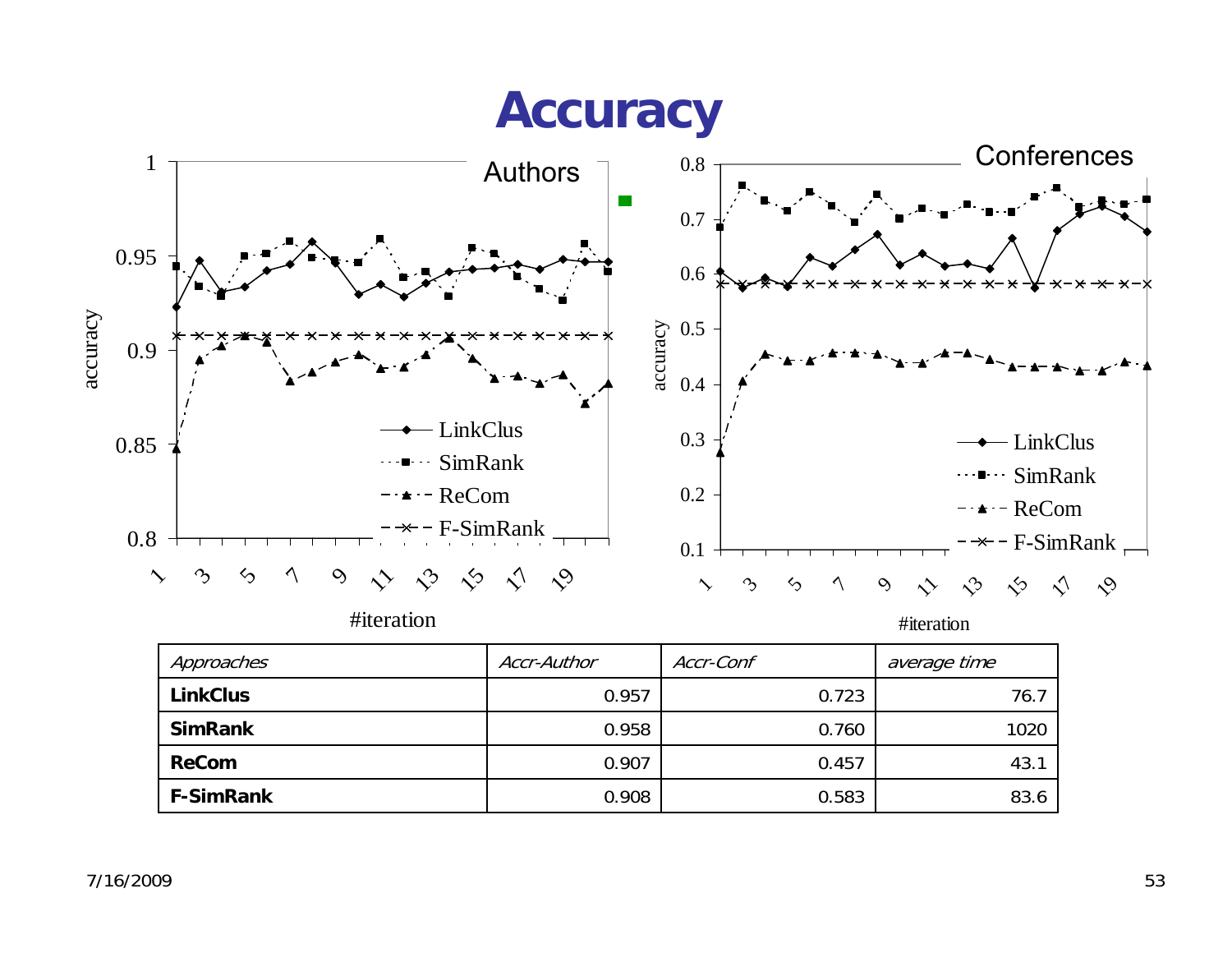#### **Email Dataset**

- F. Nielsen. Email dataset. http://www.imm.dtu.dk/~rem/data/Email-1431.zip
- 370 emails on conferences, 272 on jobs, and 789 spam emails

|                  |          | Total time |
|------------------|----------|------------|
| Approach         | Accuracy | (sec)      |
| <b>LinkClus</b>  | 0.8026   | 1579.6     |
| <b>SimRank</b>   | 0.7965   | 39160.0    |
| <b>ReCom</b>     | 0.5711   | 74.6       |
| <b>F-SimRank</b> | 0.3688   | 479.7      |
| <b>CLARANS</b>   | 0.4768   | 8.55       |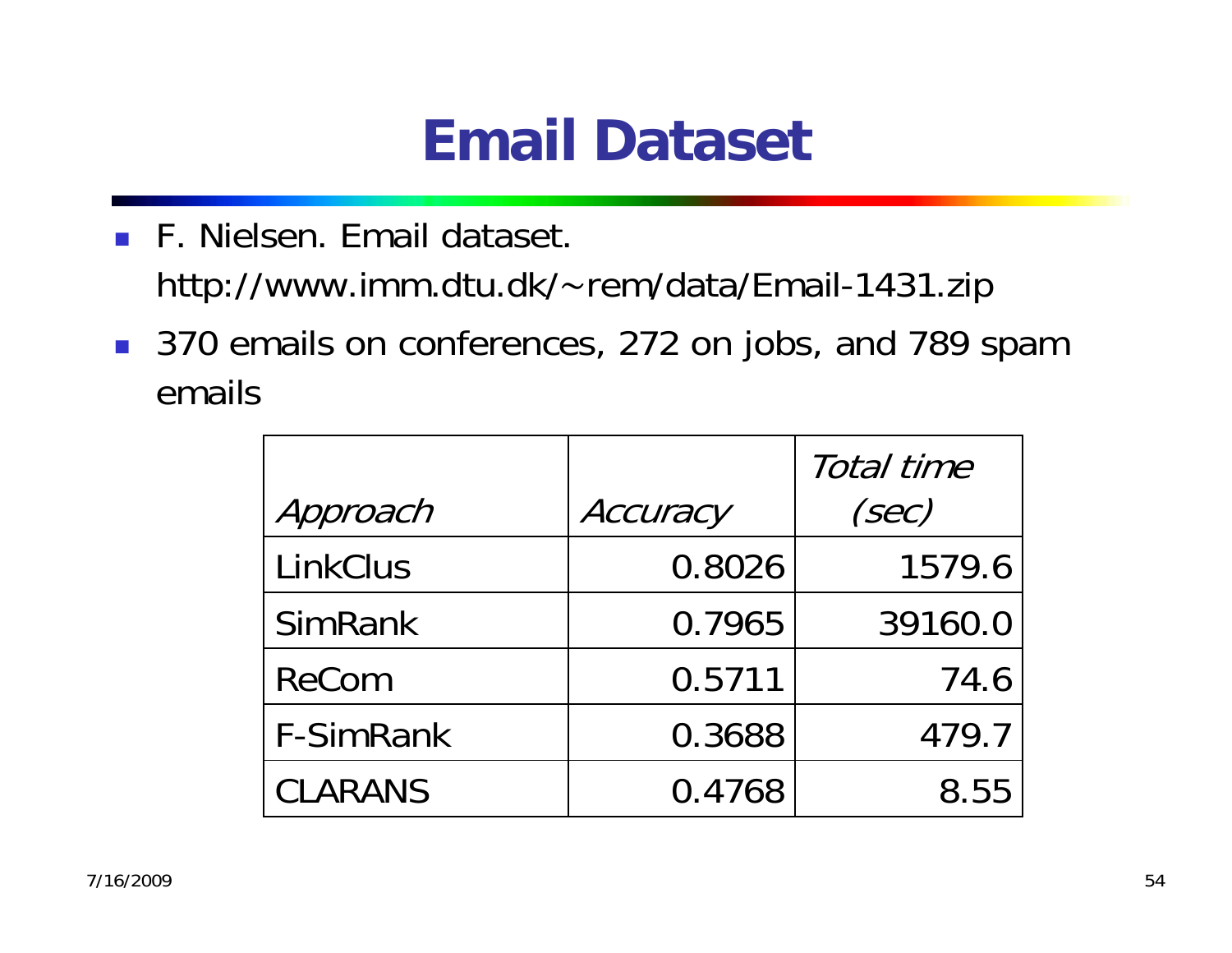

- П Scalable OLAP and mining information networks: An essential new task
- П Data integration, cleaning and validation in information networks
	- П Distinct and TruthFinder
- Online Analytical Processing of Information Networks
	- Infonet I-OLAP vs. T-OLAP models
- M. Mining Information Networks
	- П Clustering heterogeneous networks: SimRank and LinkClus
- Knowledge is power, but knowledge is hidden in massive links
- M. Much more to be explored!